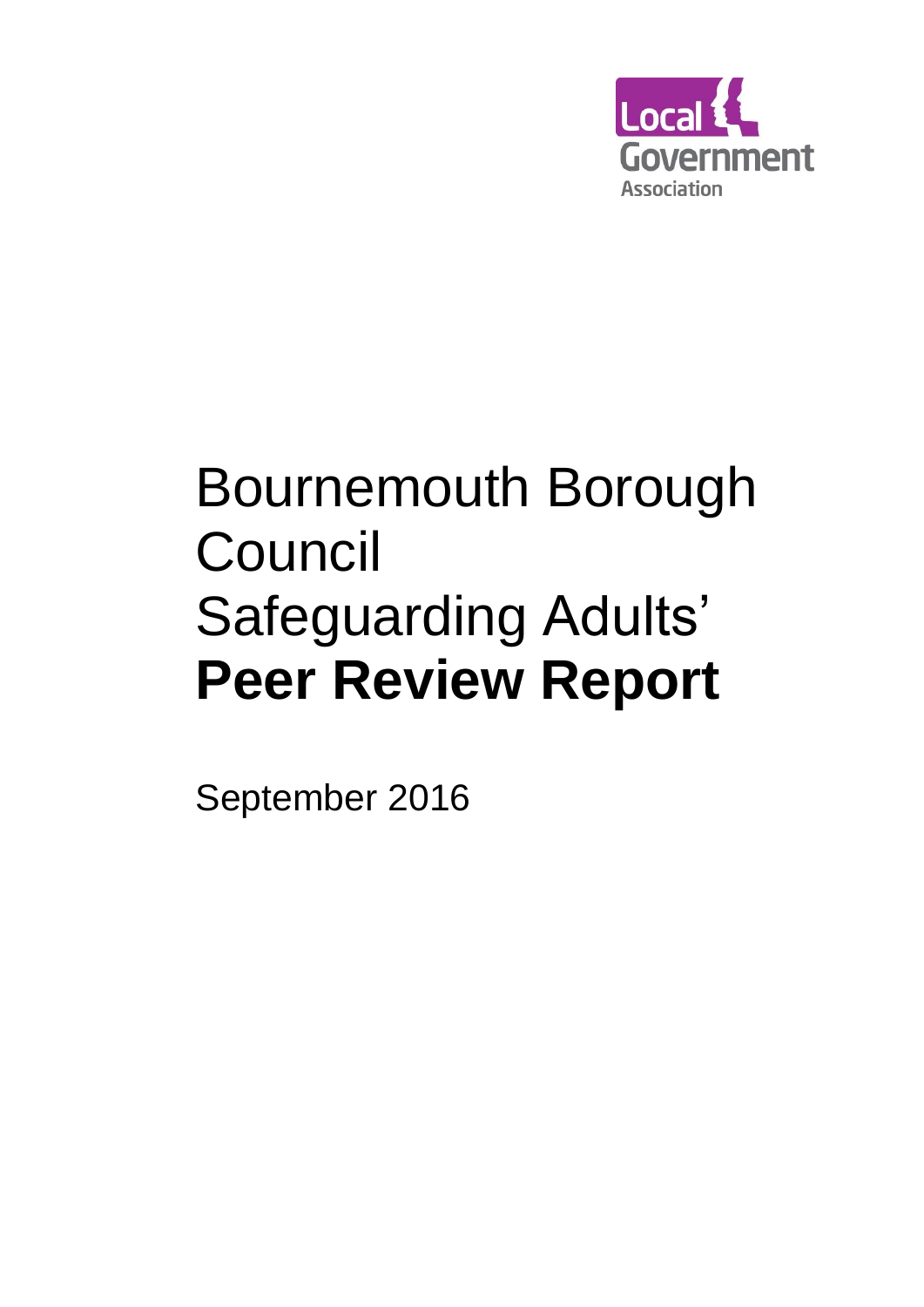# **Table of contents**

| Key Messages: Achievements and Challenges 8       |  |
|---------------------------------------------------|--|
| Your Scope and our Response 12                    |  |
| Outcomes and People's Experiences of              |  |
| Leadership, Strategy and Commissioning  16        |  |
| Service Delivery, Effective Practice, Performance |  |
|                                                   |  |
|                                                   |  |
|                                                   |  |
|                                                   |  |
|                                                   |  |

Appendix 1 – Adult Safeguarding Improvement Tool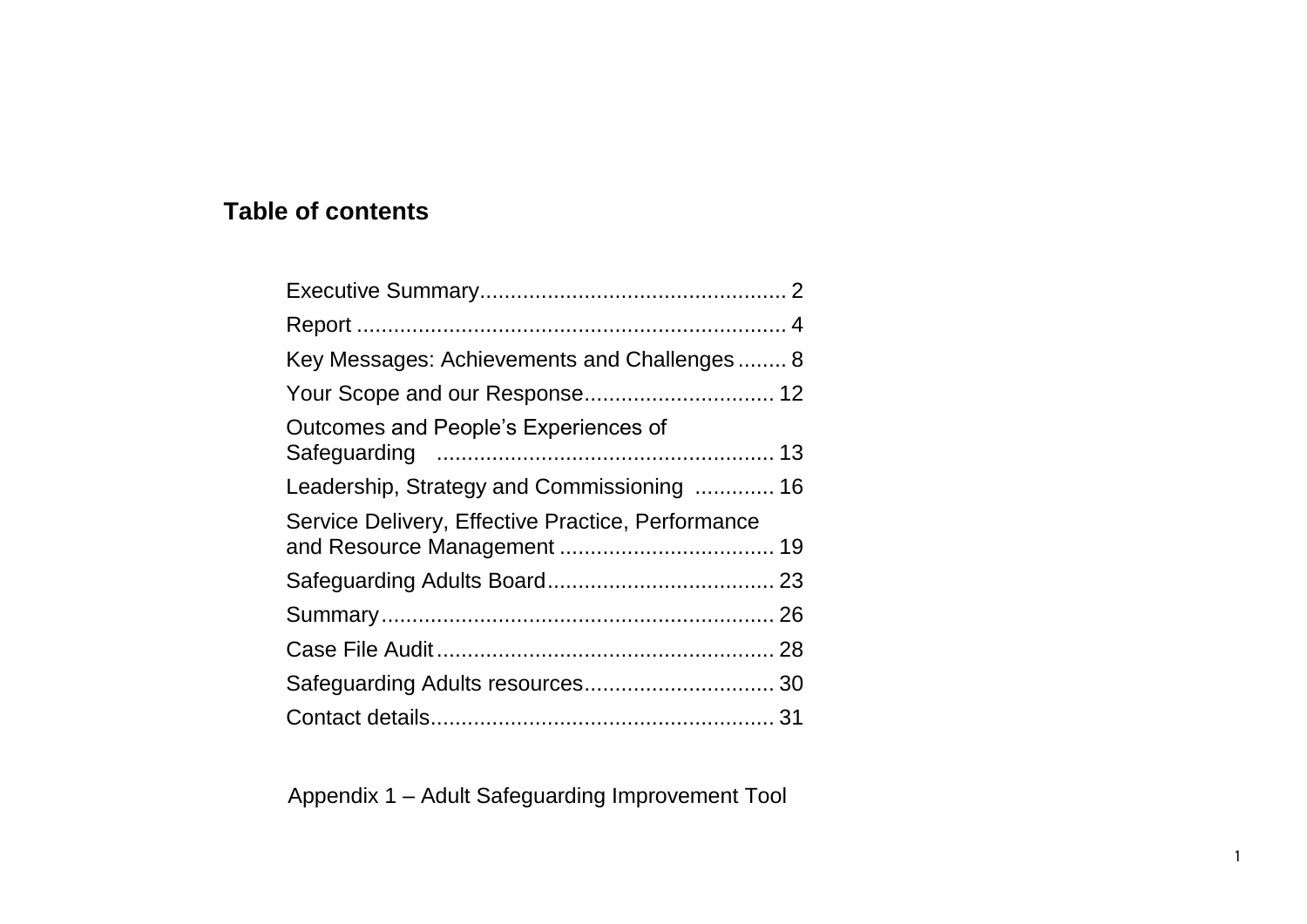# **Executive Summary**

Bournemouth Borough Council requested that the Local Government Association undertake an Adult Safeguarding Peer Review at the Council and with partners. The work was commissioned by Jane Portman, Executive Director Adult and Children's Services, Deputy Chief Executive and she was the client for this work. She was seeking an external view on the progress made within the safeguarding adults' arrangements at Bournemouth Borough Council since the last peer review in 2013. The Council intends to use the findings of this peer review as a marker on its improvement journey. The specific scope of the work was:

- To test out progress since the 2013 review and have a strong focus on practice
- How has 'Making Safeguarding Personal' been applied in practice and
- How this is strategically progressing against the agenda and how the service is managed and the budget that goes with it.

After due consideration of the documents read and the people seen the peer review team believe that Bournemouth Borough Council have a very clear commitment to keeping people safe, both operationally and strategically. All the elected members, staff and partners that the peer review team met across all organisations were clearly committed to safeguarding vulnerable adults and were passionate about its importance. This is a real strength.

There has been significant progress since the 2013 review. Service users and carers reported that they were supported by people who were kind, who listened to them and who were able to respond flexibly to meet their needs. There was clear evidence from across the partnership that practitioners took a person centred approach to safeguarding. There are opportunities to further develop coproduction with service users and between partners, which may help extend the understanding of outcome definitions for individuals. There was a clear appetite to engage in the safeguarding process and once involved people would welcome more information on the status of the enquiries that they raise.

There was strong leadership both from elected members and officers. The portfolio holder and executive director were able to articulate a clear strategy for safeguarding vulnerable adults and to form effective relationships across the partnership. The principal social worker is respected, both within Adult Social Care and by partners and has formed solid relationships to ensure individuals' needs are met. There are opportunities to strengthen inter-departmental working so that safeguarding is truly everybody's business, including deepening the relationship with housing.

Adult Social Care has a stable workforce that is responsive, knowledgeable and caring. Service users appreciated the continuity of service that they received from staff who were aware of their needs and able to provide flexible solutions. Staff were well supported to manage enquires in a timely fashion and this could be supported further by increasing the access between Care Direct and locality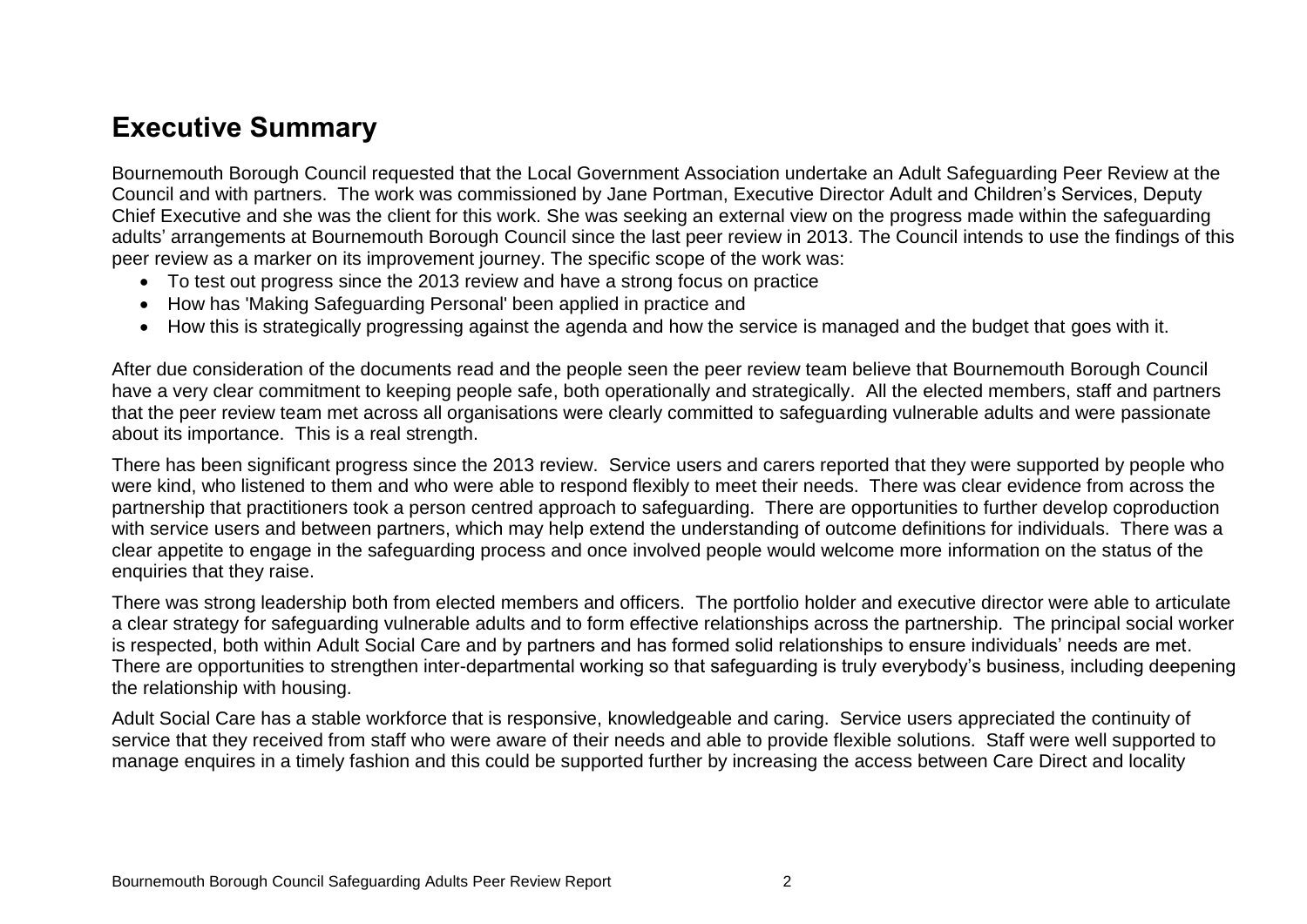teams. There was an awareness that the predictions are for an increasing number of older people in Bournemouth and the implications this has for resourcing the future support that they will need.

The relationships between partners at the Safeguarding Adults Board were mature and robust. Colleagues were able to challenge each other with the understanding that this was to improve services. Where partners recognised that more needed to be done, they took action themselves to refocus resources and engaged more fully in the partnership. There were positive links with the Children's Safeguarding Board and learning was shared where appropriate. Partners developed a 'Line of Sight' with service users through the case studies and this helped ground their work. More could be done to more directly engage with service users and cares, building on the Making Safeguarding Personal approach that is clearly evident throughout the partnership.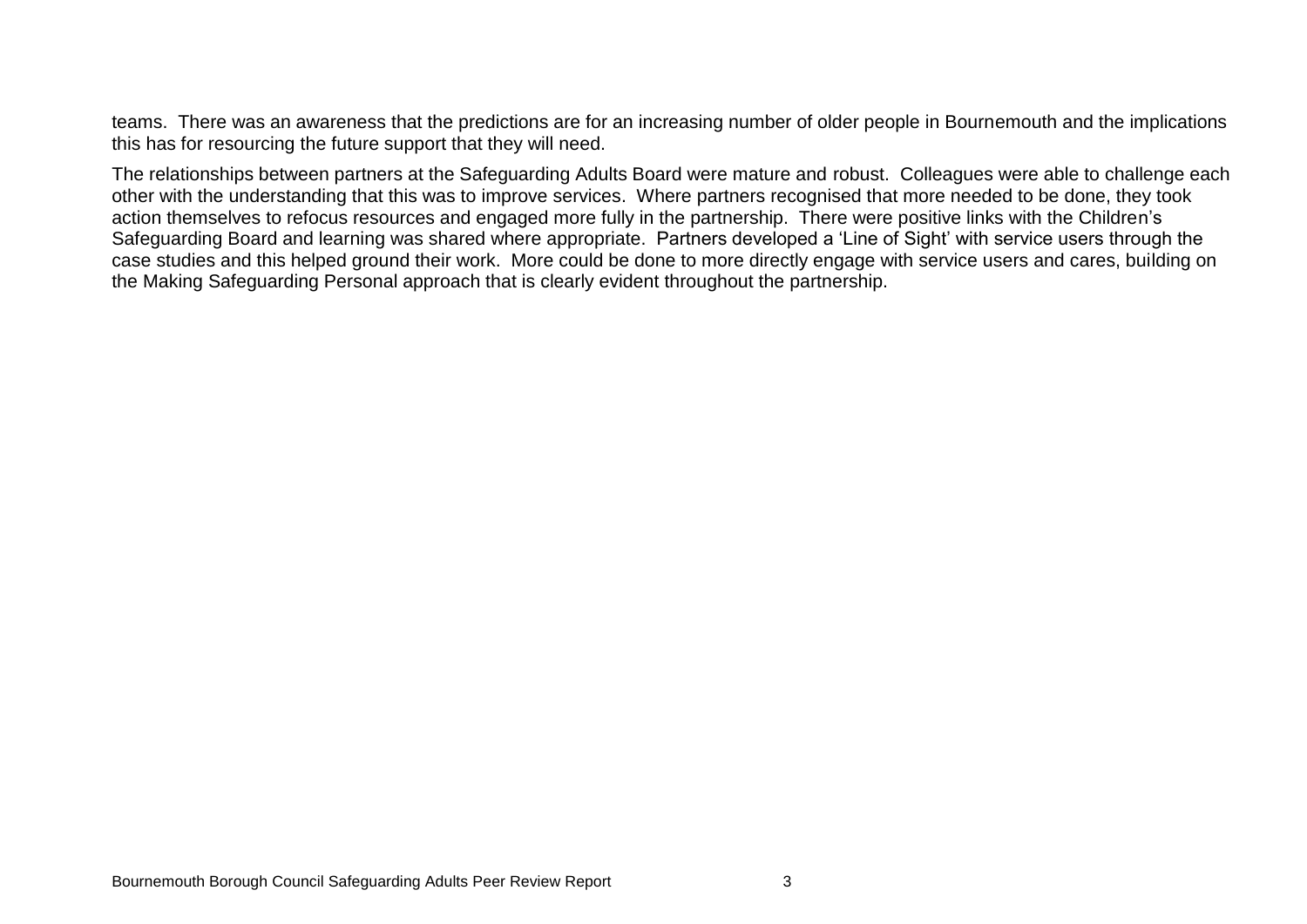# <span id="page-4-0"></span>Report **Background**

- 1. Bournemouth Borough Council requested that the Local Government Association undertake an Adult Safeguarding Peer Review at the Council and with partners. The work was commissioned by Jane Portman, Executive Director Adult and Children's Services, Deputy Chief Executive and she was the client for this work. She was seeking an external view on the progress made within the safeguarding adults' arrangements at Bournemouth Borough Council (BBC) since the last peer review in 2013. The Council intends to use the findings of this peer review as a marker on its improvement journey. The specific scope of the work was:
- To test out progress since the 2013 review and have a strong focus on practice
- How has 'Making Safeguarding Personal' been applied in practice and
- How this is strategically progressing against the agenda and how the service is managed and the budget that goes with it.

#### Peer Review Context:

- 2. Over the past few years BBC has undertaken a significant transformation. Adult Social Care has undertaken significant change to ensure the implementation of the Care Act 2014, including the introduction of a Principle Social Worker with significant focus on Making Safeguarding Personal. There has been strong managerial and elected member leadership to put the necessary resources in place to address the needs of vulnerable adults. The Council recognises that further work is required to embed the changes brought about by the Care Act, and also seeks an opportunity to reflect on and celebrate positive partnership working and good practice.
- 3. A peer review is designed to help an authority and its partners assess current achievements, areas for development and capacity to change. The peer review is not an inspection. Instead it offers a supportive approach, undertaken by friends – albeit 'critical friends'. It aims to help an organisation identify its current strengths, as much as what it needs to improve. But it should also provide it with a basis for further improvement.
- 4. The benchmark for this peer review was the Safeguarding Adults Improvement Tool (Appendix 1). As part of the reason for the review was to monitor progress since the 2013 review this report follows the headings used in the original report. The headings in the feedback took into account the scoping questions outlined above. The headline themes were therefore:
	- Outcomes for, and the experiences of, people who use services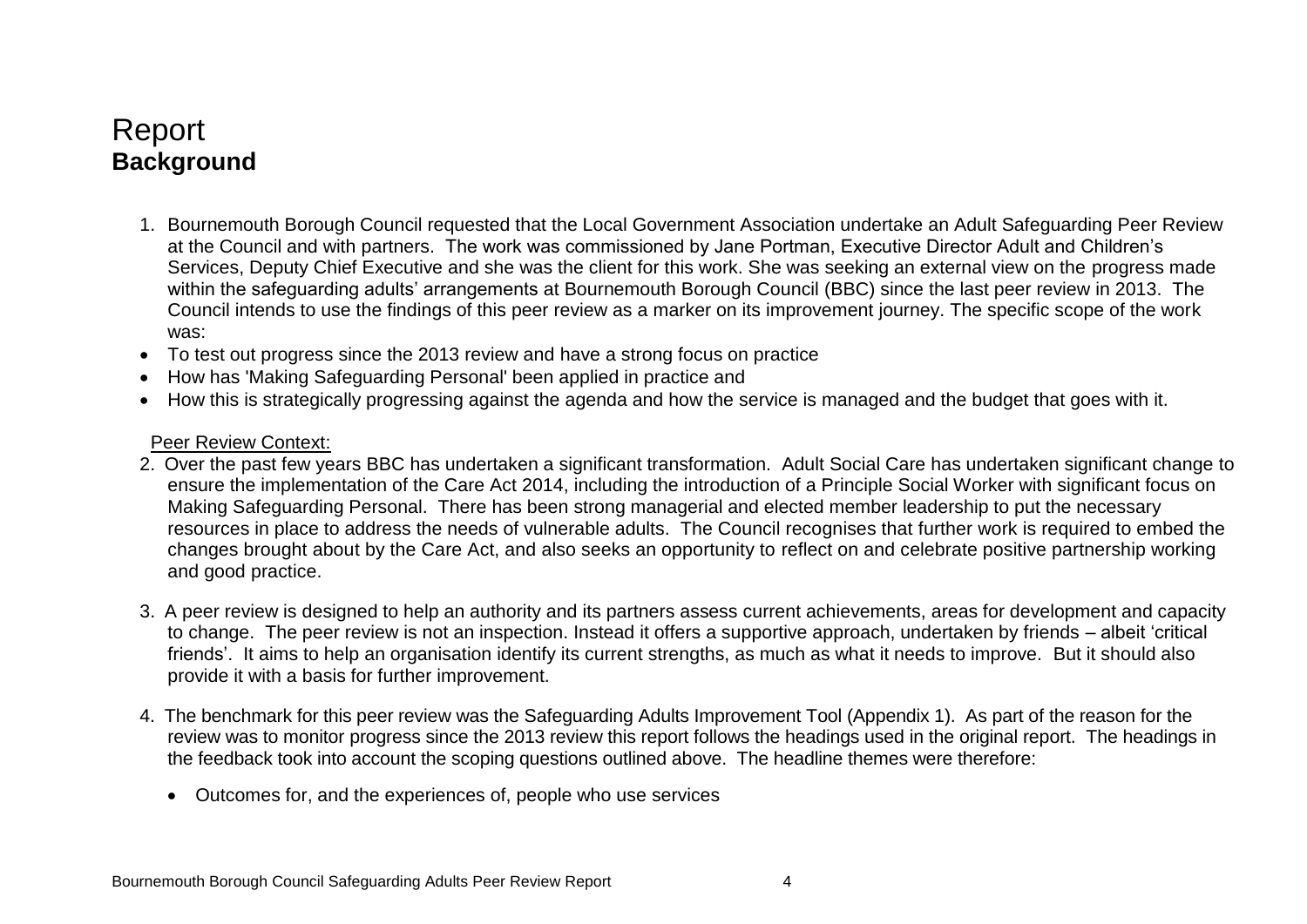- Leadership, Strategy and Commissioning
- Service Delivery, Effective Practice, Performance and Resource Management
- Local Safeguarding Board
- 5. The members of the peer review team were:
- **Margaret Willcox OBE**, Commissioning Director and Director of Adult Social Care Services, Gloucestershire County Council
- **Councillor Philip Corthorne**, (Conservative), Cabinet Member for Social Services, Housing , Health and Wellbeing, London Borough of Hillingdon
- **Vicky Allonby**, Senior Manager, Adult Care and Support, Cornwall Council
- **Bryan Stephenson**, Team Manager, Safeguarding, Adult Social Care, Portsmouth City Council
- **Jonathan Trubshaw**, Review Manager, Local Government Association
- 6. The team were on-site for three and a half days from Tuesday 6<sup>th</sup> to Friday 4<sup>th</sup> September 2016. The programme for the on-site phase included activities designed to enable members of the team to meet and talk to a range of internal and external stakeholders. These activities included:
- interviews and discussions with councillors, officers and partners
- focus groups and interviews with managers, practitioners, frontline staff and people using services and their carers
- reading documents provided by the Council, including a self-assessment of progress, strengths and areas for improvement
- A review of a select number of case files (undertaken before the team was on site).
- 7. The peer review team would like to thank staff, people using services, carers, partners, commissioned providers and councillors for their open and constructive responses during the review process. The team was made very welcome and would in particular like to thank Bev Turpin, Service Development Office and her peer review team and Sarah Webb, Safeguarding Lead & Statutory & Principal Social Worker for their invaluable assistance in planning and undertaking this review.
- 8. Our feedback to the Council on the last day of the review gave an overview of the key messages. This report builds on the initial findings and gives a detailed account of the review.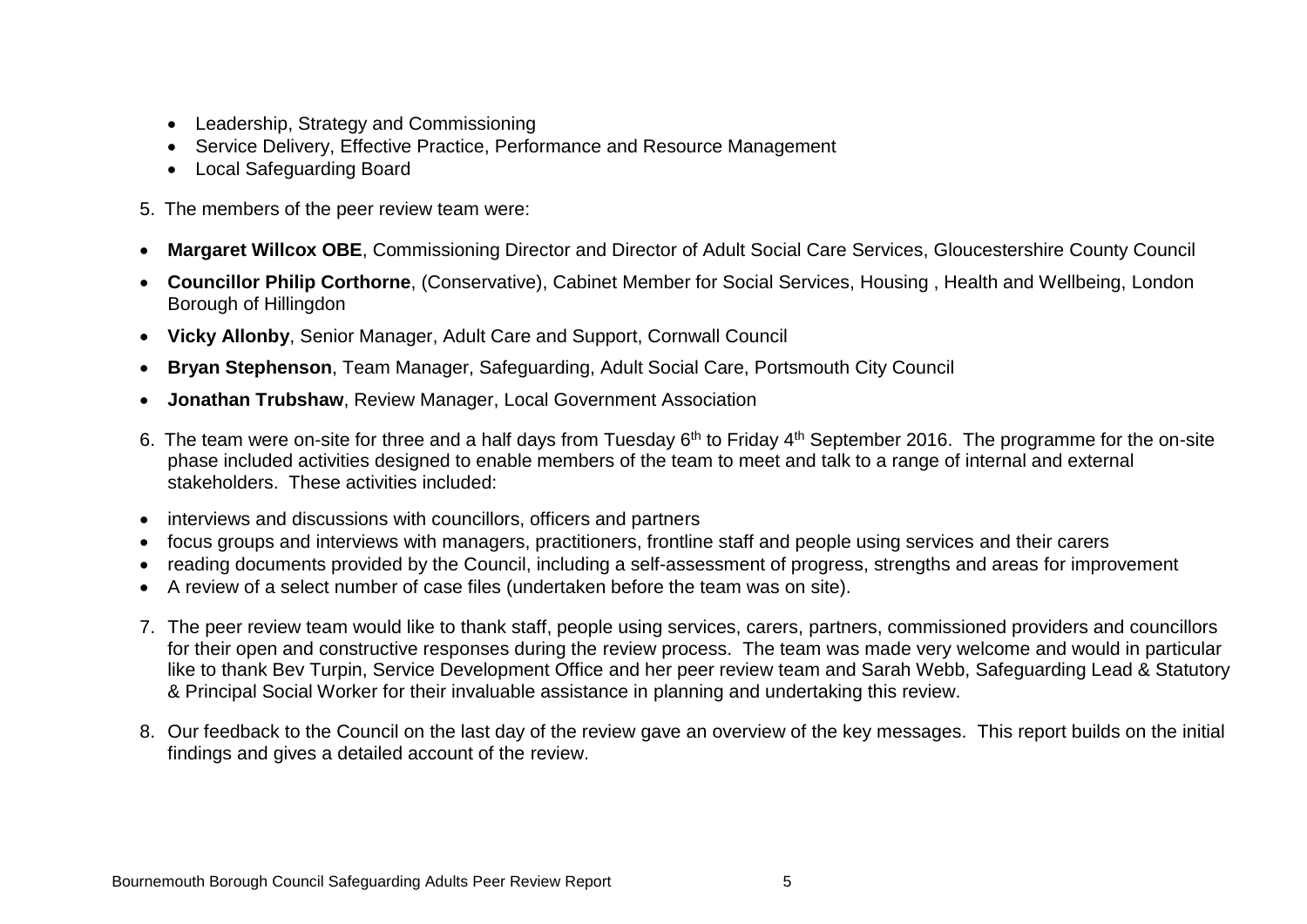- 9. The Care Act has put safeguarding adults on a statutory footing. The Care and Support Statutory Guidance defines adult safeguarding as "protecting a person's right to live in safety, free from abuse and neglect". The Care Act requires that each local authority must:
	- make enquiries, or ensure others do so, if it believes an adult is, or is at risk of, abuse or neglect. An enquiry should establish whether any action needs to be taken to other appropriate adult to help them.
	- cooperate with each of its relevant partners (as set out in section 6 of the Care Act) in order to protect adults experiencing or at risk of abuse or neglect

10.The aims of adult safeguarding are:

- To prevent harm and reduce the risk of abuse or neglect to adults with care and support needs.
- To safeguard individuals in a way that supports them in making choices and having control in how they choose to live their lives.
- To promote an outcomes approach in safeguarding that works for people resulting in the best experience possible.
- To raise public awareness so that professionals, other staff and communities as a whole play their part in preventing, identifying and responding to abuse and neglect.

11.There are six key principles that underpin all adult safeguarding work:

- **Empowerment** Personalisation and the presumption of person-led decisions and informed consent. "I am asked what I want as the outcomes from the safeguarding process and these directly inform what happens."
- **Prevention** It is better to take action before harm occurs. "I receive clear and simple information about what abuse is, how to recognise the signs and what I can do to seek help."
- **Proportionality** Proportionate and least intrusive response appropriate to the risk presented. "I am sure that the professionals will work for my best interests, as I see them and they will only get involved as much as needed."
- **Protection** Support and representation for those in greatest need. "I get help and support to report abuse. I get help to take part in the safeguarding process to the extent to which I want and to which I am able."
- **Partnership** Local solutions through services working with their communities. Communities have a part to play in preventing, detecting and reporting neglect and abuse. "I know that staff treat any personal and sensitive information in confidence, only sharing what is helpful and necessary. I am confident that professionals will work together to get the best result for me."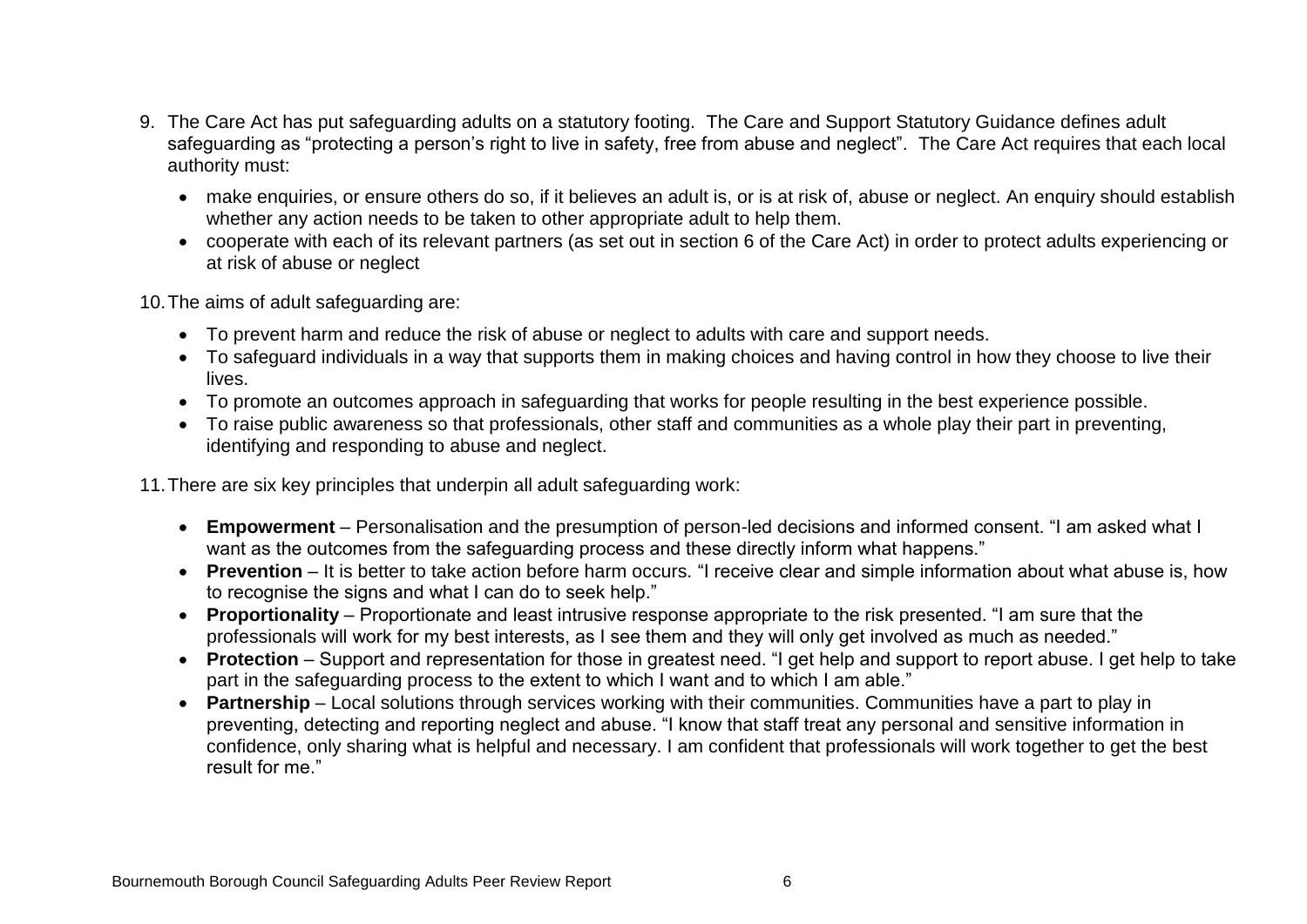**Accountability** – Accountability and transparency in delivering safeguarding. "I understand the role of everyone involved in my life."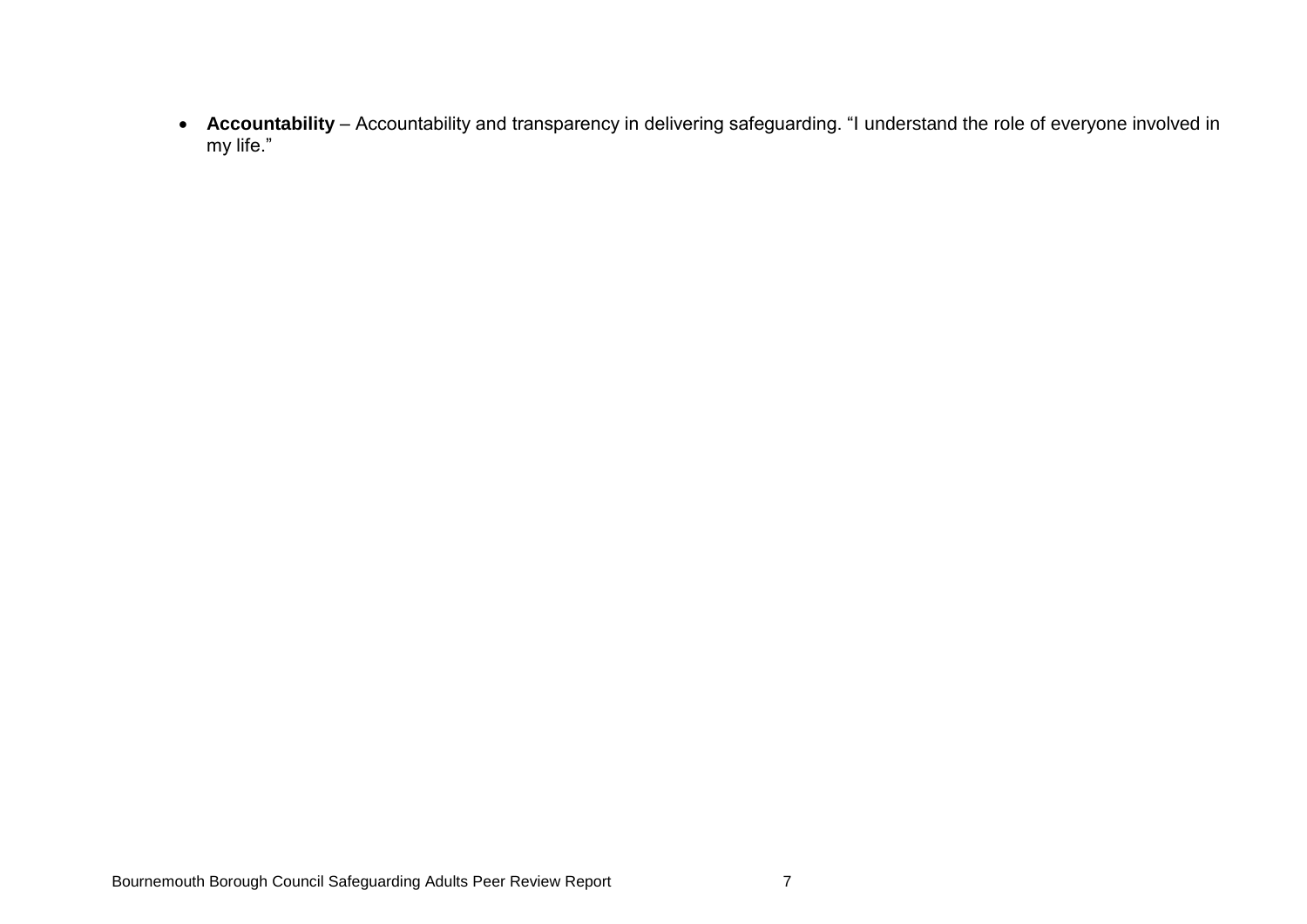## <span id="page-8-0"></span>**Key Messages: Achievements and Challenges**

#### **Achievements:**

- Re-shaped the Safeguarding Board
- Doubled the capacity of Overview and Scrutiny and re-focused it
- Improved partnerships "*We're in it together*"
- Established the Statutory Services Team
- Earned staff and Members respect for Leaders
- Improved transparency of reporting
- Increased and improved training for Members and officers
- Available resources are well managed
- MSP is universally embedded an enviable position

#### **Challenges:**

- Securing more evidence of outcomes
- Enhancing engagement with service users and carers to improve feedback
- Further developing co-production
- Assist CQC to engage more with SAB
- Linking commissioning to the operational front line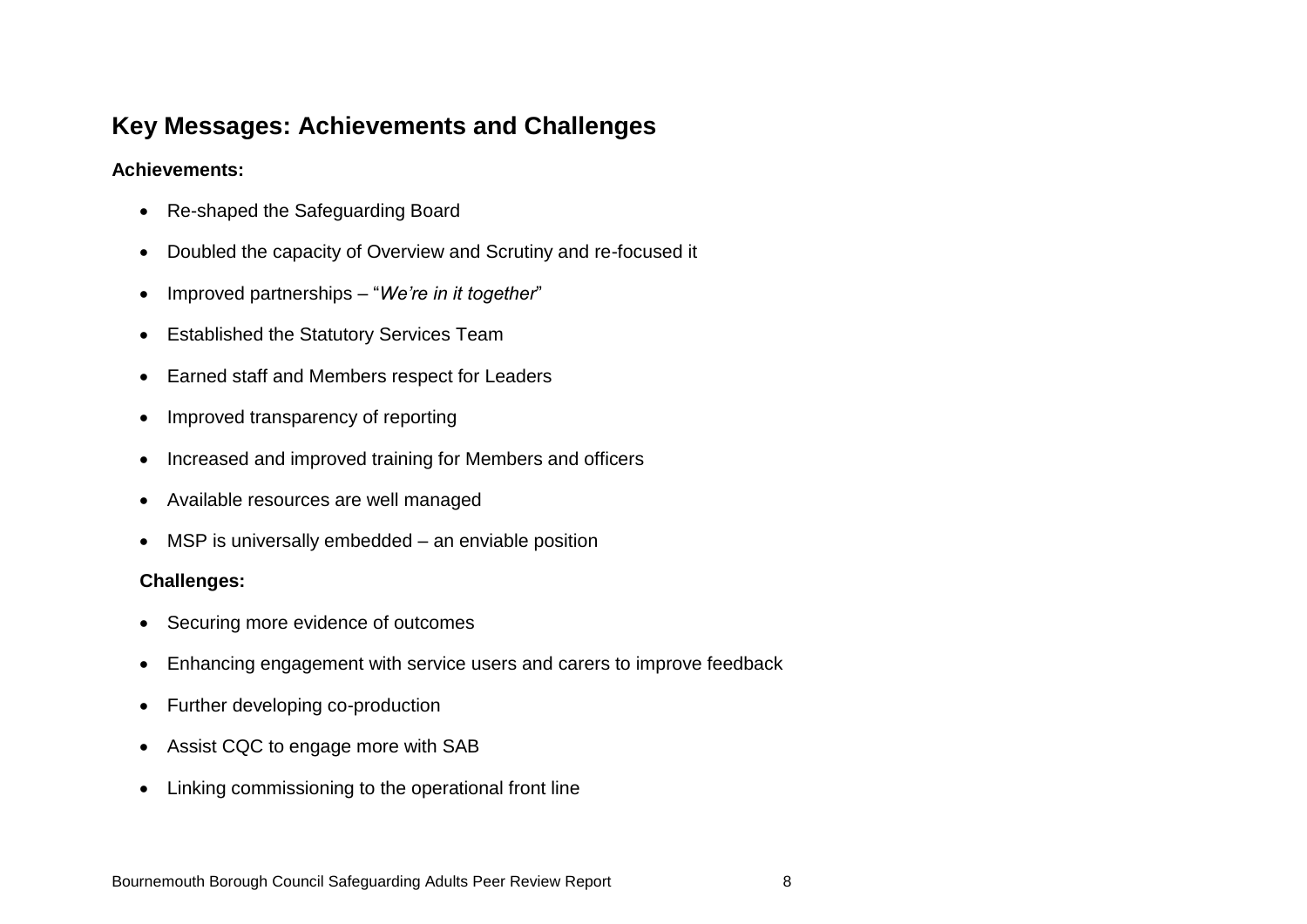- Reinstating the equivalent of a safeguarding plan on a page
- Section 42 enquiries there's a need to get back to partners with information more quickly
- Developing consistent commissioning intentions to shape the market
- Rationalise the data
- 12.The peer review team was made very welcome by everyone that they met during the on-site work and during the preparations for the review. When moving around the building and in other locations staff respectfully and in a friendly manner checked peers' names, the reason for them being in a particular location and the visibility of security passes; all key elements in making sure that safeguarding was demonstrably everybody's business.
- 13.It was clear to the team that there was a definite partnership approach to ensuring that safeguarding was everybody's business. The phrase, "We're in it together" was used by a variety of partners operating at all levels within their organisations. Relationships were robust and there was evidence of respectful challenge at the Safeguarding Adults Board (SAB) that allowed partners to hear difficult messages, collectively find solutions and continue working together. The SAB and its sub-groups appeared to work well and partners recognised the improvements that had been made and that are continuing to be made, to its structure, which helped it work effectively across both Bournemouth and Poole. A member of the team was able to attend a SAB meeting and saw that partners worked well together, reported back on actions taken to address previously identified issues and where necessary challenged each other to ensure further action was agreed.
- 14.The restructuring of Adult Social Care (ASC) that BBC has undertaken, combined with the focus elected members have placed on safeguarding, has helped ensure that Making Safeguarding Personal (MSP) is embedded in the Council. This in turn has helped ensure that it is also embedded across the partnership. In the team's view this is not the case in all partnerships and one that Bournemouth should be rightfully proud. The team received evidence from staff and through the case files that service users wishes were taken into consideration when planning and undertaking interventions. The team believed that Bournemouth was a good place to be if you were someone with a safeguarding need.
- 15.The team heard evidence that the establishment of the Statutory Services Team (SST) was widely regarded as positive, providing a single point of access to services that ensured clarity, consistency and approachability. Safeguarding alerts /concerns were allocated to individual Safeguarding Adult Practitioners (SAPS) so that there was an allocated worker who had responsibility for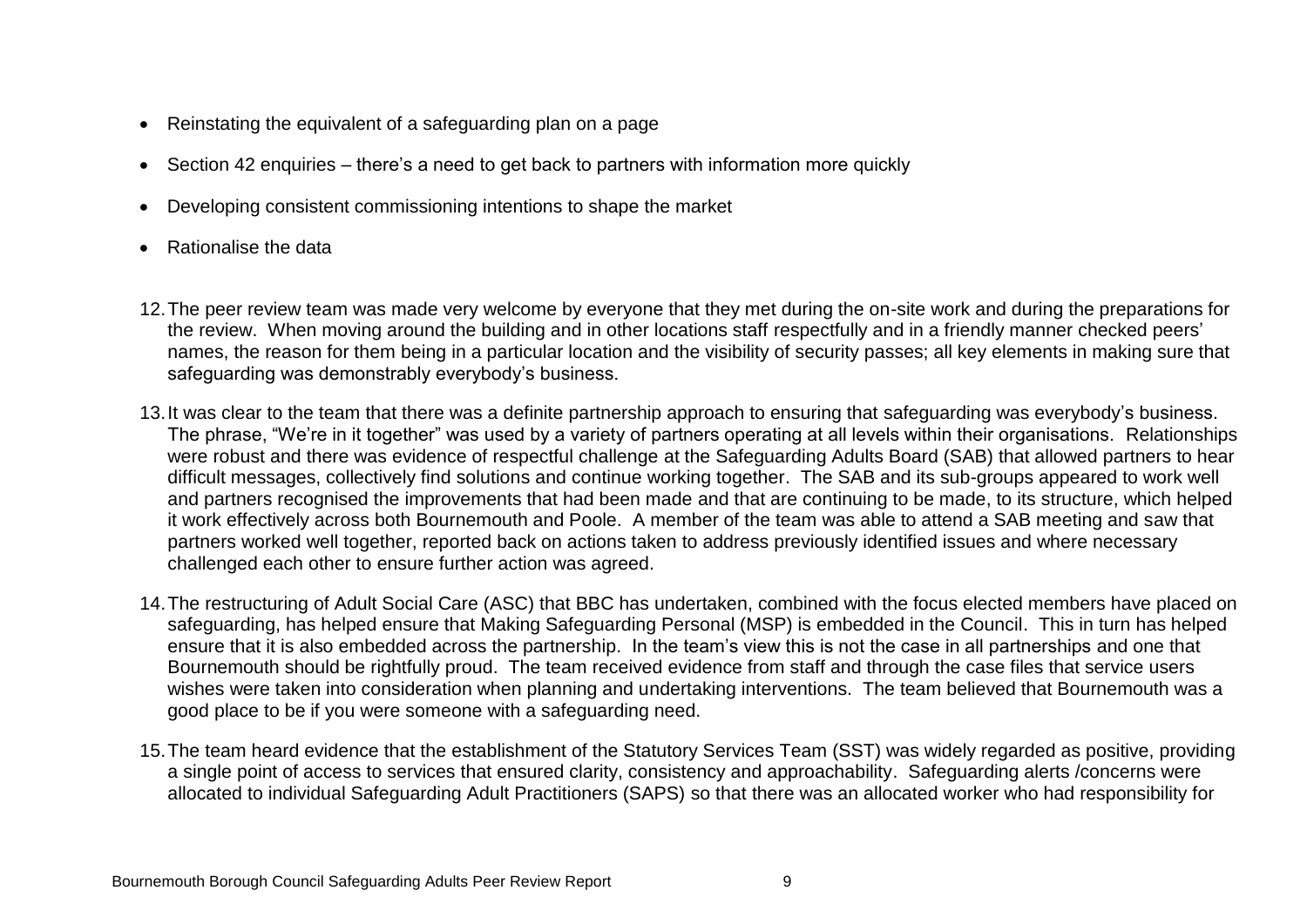the issue raised and was a constant point of contact for others who may be involved in any enquiry. This approach also ensured that the authority's statutory responsibility under Section 42 of the Care Act was fulfilled; control and responsibility in enquiries was maintained as required. The Deprivation of Liberty Safeguards (DoLS) team was located within the SST, which helped minimise any potential delays by ensuring the necessary specialist skills and knowledge were readily available. The SST staff reported that having ready access to other specialists gave them a level of control and accountability over the work they undertook.

- 16.The team received strong evidence from staff, elected members and partners that there was clear leadership in taking forward the safeguarding agenda. There was also evidence in the documentation that the team reviewed and in the changes that had been made to the policies and procedures. The appointment of a Principal Social Worker (PSW) has helped reinforce the link between the strategy setting mechanisms and frontline practice.
- 17.Elected member commitment to the safeguarding agenda was strong. The portfolio holder was able to articulate the vision as well as demonstrating an understanding of how this was being applied by practitioners across the partnership. Leadership of the scrutiny function has been strengthened and this is beginning to provide robust and constructive challenge, which was evidenced through the panel's minutes and examples from meetings. There is a Members' training programme in place which has helped raise awareness of safeguarding. This could be further strengthened to build on the contribution that non-executive members make at these meetings and equip them to encourage others on the council to avail themselves of regular safeguarding up-dates.
- 18.From the information presented to the team the available resources within BBC appeared to be well managed. Elected members had agreed a 2% precept to further support the work of adult social care and the workforce in general was becoming more stable. The benefits of this were that service users reported to the team that they were more often staying with one social worker, with whom they could build an empowering relationship.
- 19.The team recognised that securing evidence of outcomes for individuals is difficult and that other authorities were also struggling in this area. The team did see evidence of increased involvement with service users and more could be done with them to determine how this might be obtained in a systematic way. Finding enhanced methods of engaging with service users could also be helpful in further coproduction of strategy and policies. The team was aware that other authorities use feedback forms at the end of the safeguarding process and a similar methodology could be considered to collate outcomes and improve their service delivery. An additional suggestion is to use the contract and commissioning process to gather feedback regarding services and interventions requested and provided.
- 20.The team was impressed with the progress that had been made in streamlining procedures and systems. Some of the staff who the team spoke with requested a quick and simple form to provide an overview of a case. BBC may wish to consider reinstating a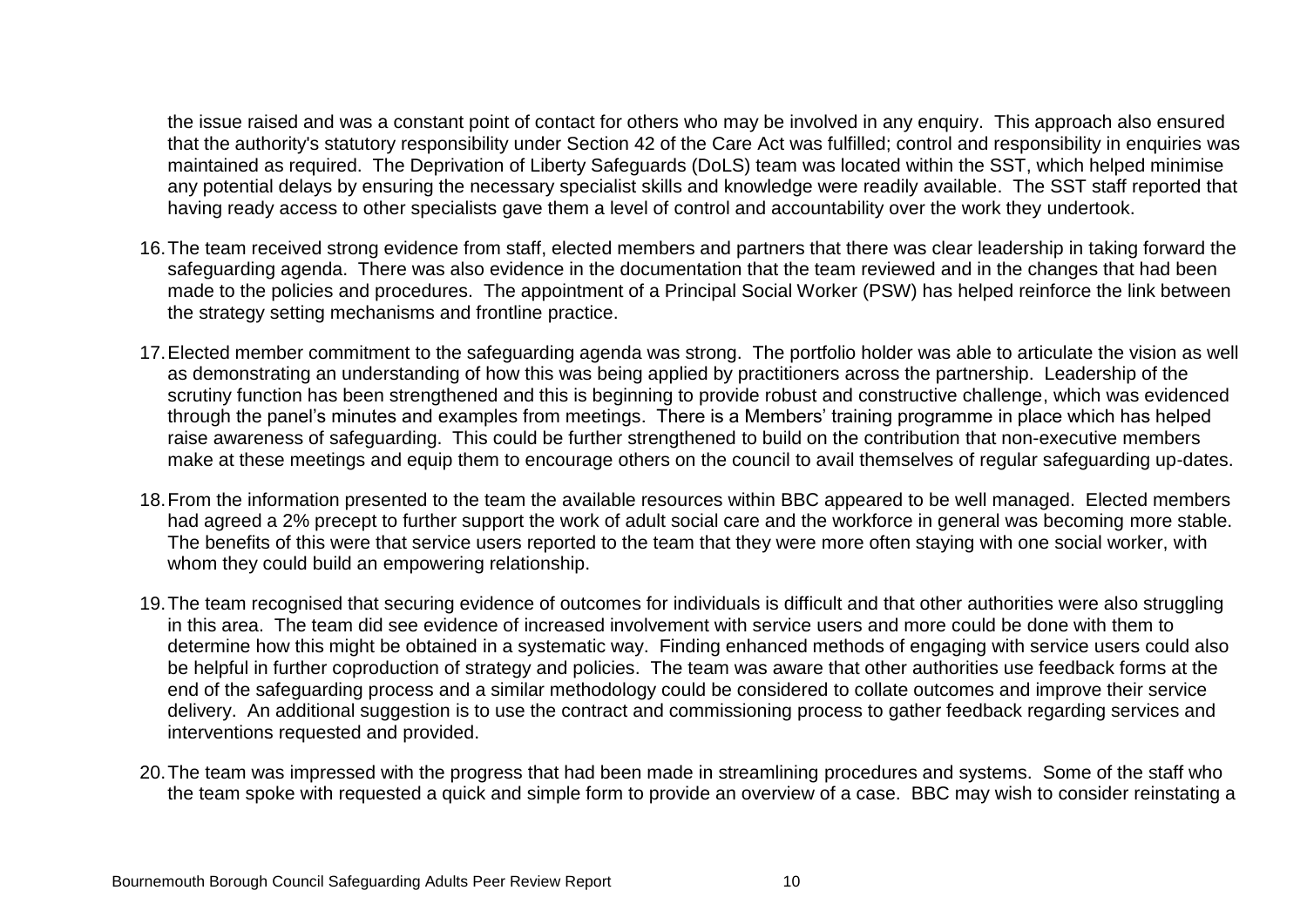safeguarding 'plan on a page' to provide those reviewing case files with an overview of the services users issues and the actions that have been taken. Evidence from carers, partners and those raising Section 42 enquiries was that once the form had been accepted into the system they did not always hear as to the outcome of their enquiry. More could be done to keep those raising enquiries informed, especially when cases may continue for a long time. Examples from the team's experience include; Cornwall Council have a monthly meeting with their partners to provide a feedback session and update all concerned on progress and outcomes of the safeguarding process. Portsmouth City Council use closure forms that include evidence that the enquiry outcome has been fed back by the worker before the manager can sign off the enquiry.

- 21.Some of the practitioners that the team spoke with were unable to articulate the role of commissioners and how this linked to frontline practice. Commissioners could be more visible, attending team meetings holding briefing sessions, specifically highlighting where commissioning decisions will impact on service users. Further work could be done to demonstrate how the commissioning process is used, including how commissioners interact with providers and service users, to shape the market.
- 22.In the team's view BBC was able to collect a lot of data. However, a lot of data requires a lot of analysis to make it relevant. It may be beneficial in saving time and money, in both collection and analysis, if the data requirement was rationalised and focused on those areas which were of greatest importance in demonstrating outcomes for individuals and performance monitoring.
- 23.There may be benefits to encouraging CQC to become more engaged in the work of the SAB. In the team's view CQC could offer more consolidated support, working with the SAB rather than waiting to see what actions are taken and then deciding whether to respond or not. In Portsmouth, regular meetings are held with the CQC South Coast area manager, so that a robust relationship is maintained, which ensures any challenges regarding the CQC's work are explored through frank discussion and resolved.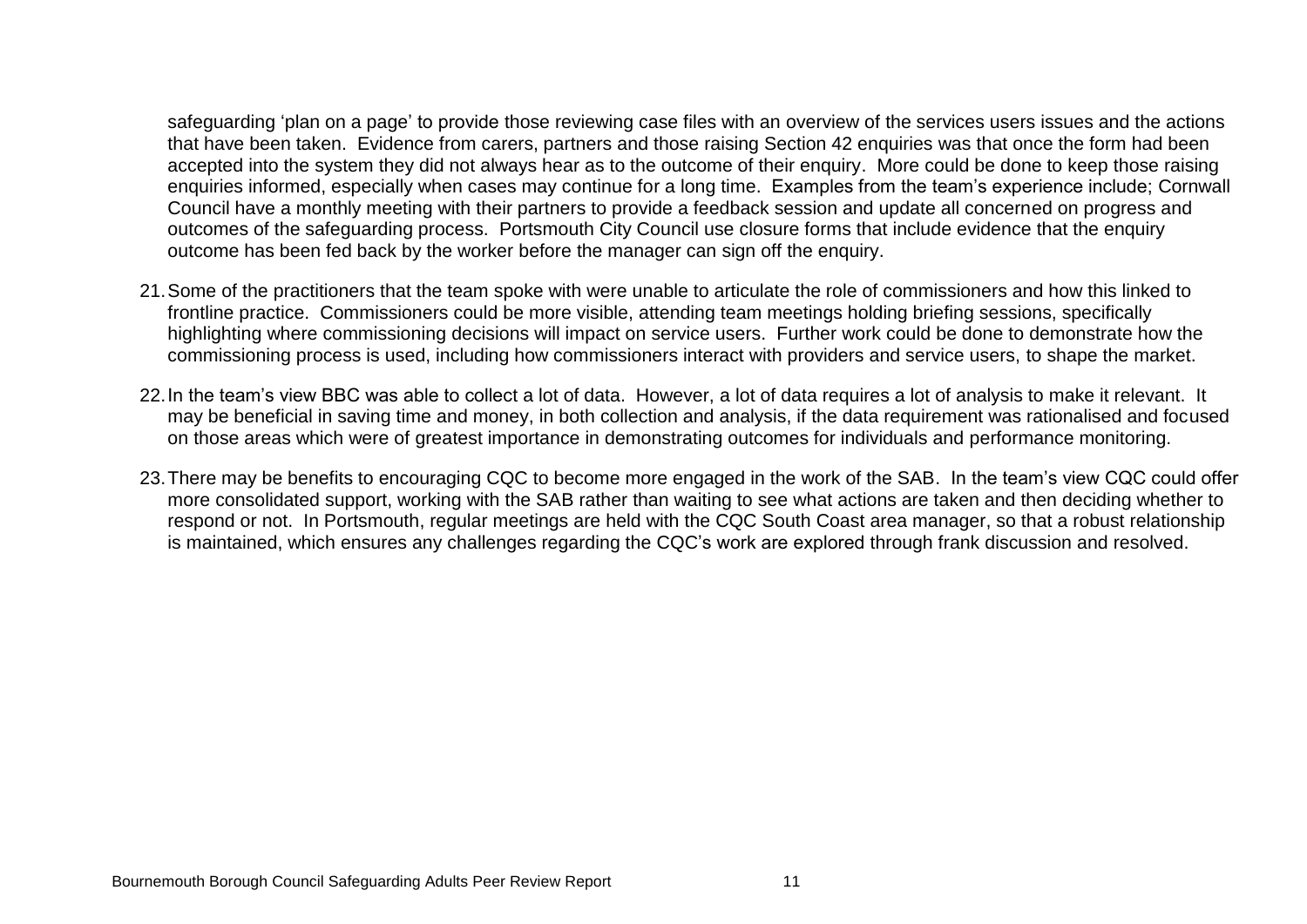## **Your Scope and our Response**

You presented the peer review team with a clear scope and related questions, which we answer here.

- To test out progress since the 2013 review and have a strong focus on practice *There has been significant progress since the 2013 review with clear engagement and support from elected members and a restructuring of the directorate to ensure there is a strong focus on practice. Not least this has included the establishment of the Principal Social Worker role, who has earned a position of professional respect. The Care Act legislation has been embedded and adhered to well across all the locality teams.*
- How has 'Making Safeguarding Personal' been applied in practice *People across the partnership and at all levels are aware of their roles and responsibilities and actively identify safeguarding issues. Elected members, officers and partners consistently referred to safeguarding as a priority, regardless of their formal role. The safeguarding process has changed in line with making safeguarding personal and outcome based practice is evident in all the work. Safeguarding Strategy meetings and conferences are held in locations of choice with all partners supporting the process.*
- How this is strategically progressing against the agenda and how the service is managed and the budget that goes with it. *The partnership is seen to be "mature" with agencies being able to respectfully challenge each other to stimulate and take forward necessary and agreed actions. There is a healthy balance between being able to have difficult conversations whilst being supportive.*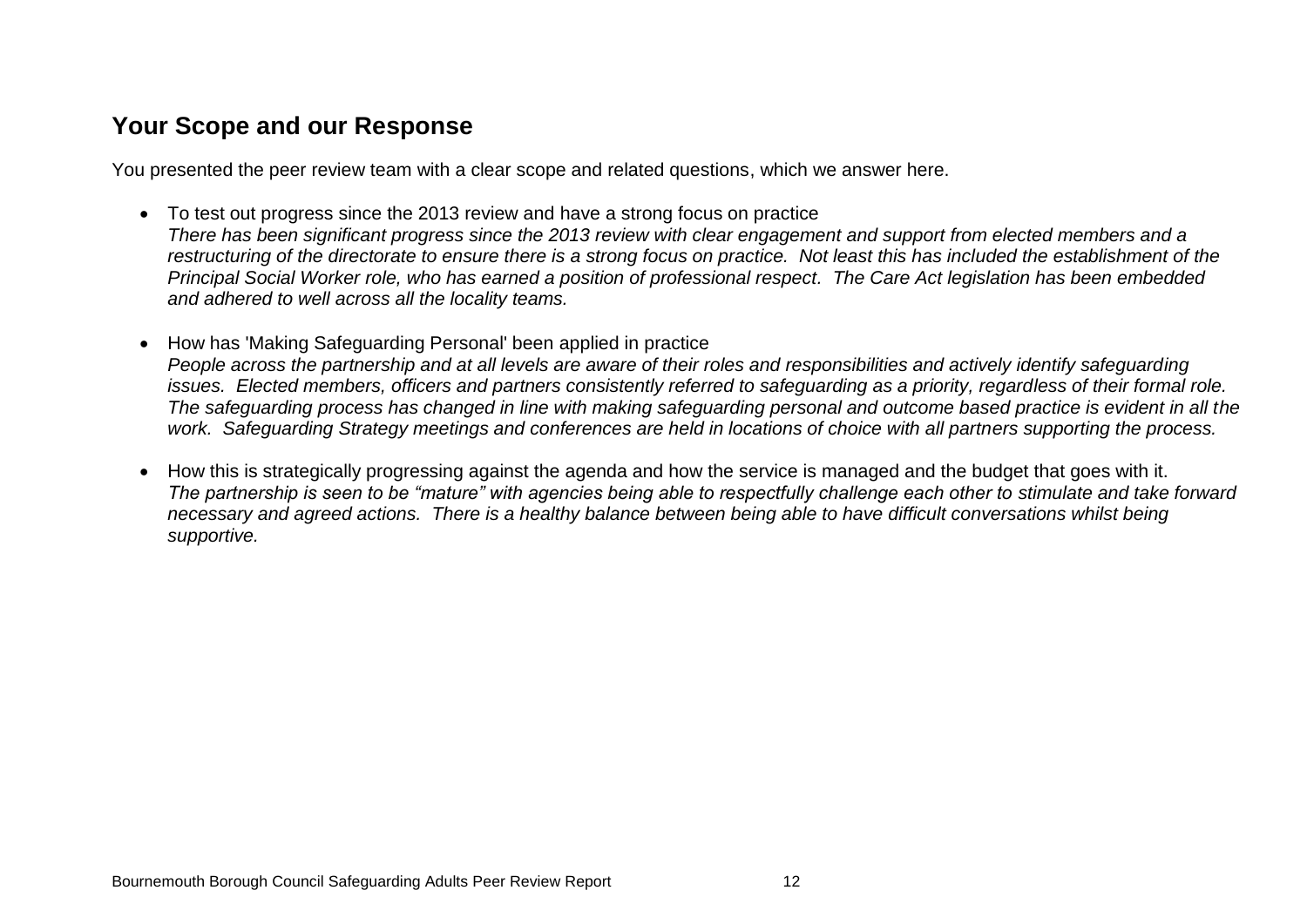## **Outcomes and People's Experiences of Safeguarding**

#### **Strengths**

- The word 'kindness' was used by many
- Service users reported a positive experience, trusted the staff and no longer felt at risk
- The arrangements are flexible so that safeguarding meetings can be held where service users want them
- The inclusion of perpetrators is seen as beneficial
- Service users and carers reported they were listened to and believed solutions were actioned and delivered
- Service users confirmed a person centred approach in which they were fully involved

#### **Areas for Consideration**

- Some service users and carers did not understand the safeguarding system and felt confused and frustrated
- There is an appetite for more co-production, especially in commissioning alternative services
- The definition of outcomes is not well understood by some
- Service users with learning disabilities would benefit from more creative solutions
- There is a need to improve service user and carer engagement in feedback about safeguarding experiences
- Communications about the safeguarding process could be simplified
- 24.The team received evidence from across the partnership of how people perceived that they engaged with and took responsibility for the welfare of vulnerable people. Service users and people who cared for them reported feeling that people who provided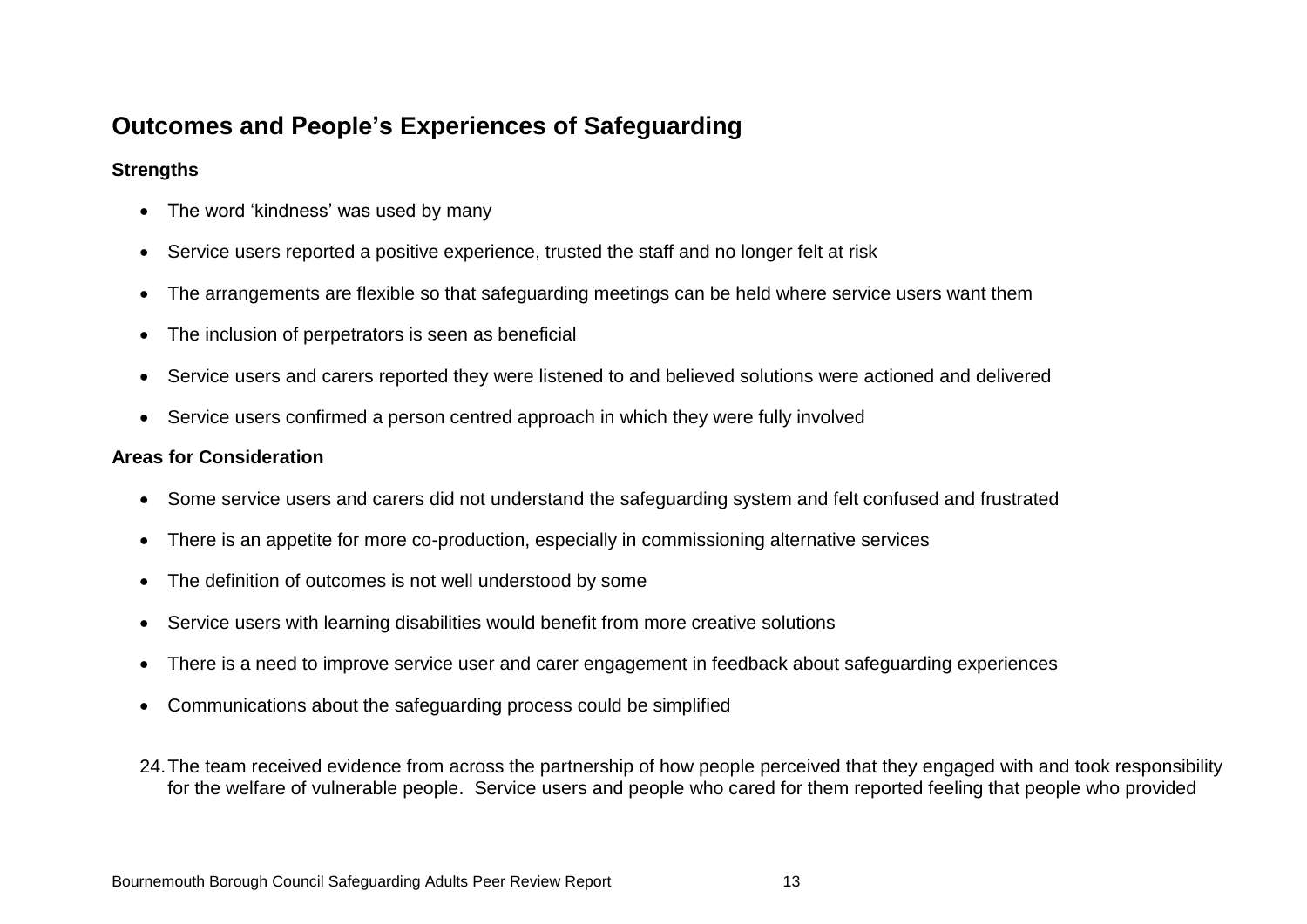services were "kind" to them. Staff also reported that colleagues were kind to each other and that Bournemouth was a good place to work. In the team's experience this was not always the case in other areas and again is something that Bournemouth should be rightfully proud.

- 25.Service users and carers that the team met reported having a positive experience when engaged in the safeguarding process. They spoke highly of the staff that supported them and recognised the benefits of a stable workforce in that they appreciated working with one person over long periods of time. Service users and carers reported that they were listened to and that their views and needs were taken into consideration.
- 26.Meetings with practitioners were held where service users wanted them, which was not necessarily in their home and staff were flexible in meeting individual requests. There was flexibility in arrangements to meet the service user's individual needs and effort had been made to ensure that there was a positive outcome from meetings that were held. Where appropriate and with the agreement of those concerned some cases involved the inclusion of perpetrators, not just in meetings but right the way through the process. In the team's view this inclusive approach to MSP is another strong example of Bournemouth implementing practice that is not widely seen in other areas.
- 27.Service users reported a person centred approach and increased opportunities to work together with staff to create the support package that they wanted to meet their particular needs. Staff also reported that they had more opportunity to engage with service users and to do things together. There was an acknowledgement that service users did not always feedback what staff wanted to hear and that there was a culture of using this information positively to improve the individual's experience.
- 28.Not all service users and carers that the team spoke with were clear about the safeguarding system and reported that this led them to feel confused and frustrated. This was understandable given the complex and long-term nature of some individuals' needs and in follow-up conversations with staff evidence was provided that procedures had been followed and explanations offered. For some vulnerable people, who may include carers, information may need to be provided in a non-standard way so that they can more fully understand what is happening to them. Even greater clarity on what actions are being taken by staff and when the safeguarding process has come to an end will lead to individuals having greater confidence about their role in the safeguarding system.
- 29.Not all the staff that the team spoke with were able to easily describe what an outcome was for service users. This in turn meant that they were not easily able to record when an outcome had been achieved. An area to consider is how might there be a more universal understanding and approach to recording that will enable the partnership to further demonstrate that they are making a difference to individuals' lives. Further work on understanding outcomes could be undertaken; this could include service users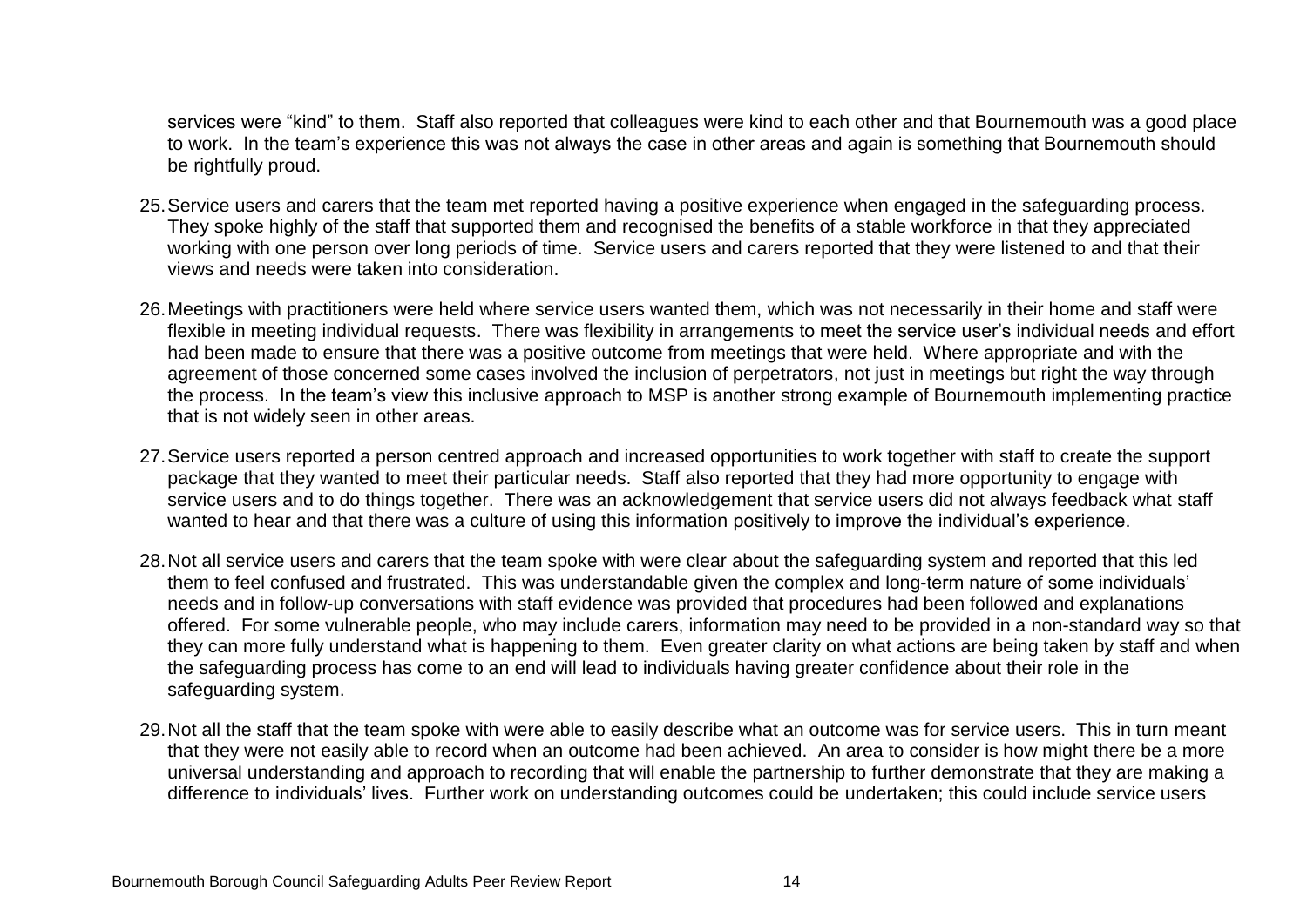who have been through the safeguarding process. Often the outcomes a person wants to achieve are difficult to evaluate, using a safeguarding plan that identifies levels of happiness could provide the data to analyse. In Portsmouth, service users are contacted after any alert/concern is raised and their outcome wishes clearly documented. The original wishes are reviewed on closure to record and monitor whether the outcomes have been achieved.

30.The challenges facing Bournemouth, along with many other areas is how to increase co-production, communicate the safeguarding system in a way that is both simple and provides sufficient information for those who need to become involved with it and then to provide feedback on their experience. There appeared to be an appetite for greater co-production from the service users, providers and carers that the team met with. However, evidence from the SAB showed that when opportunities were provided these were not always widely taken up. The National Co-production Advisory Group has information that may be useful in devolving ways in which to further engage those who are impacted by the services offered by Bournemouth, see: [http://www.thinklocalactpersonal.org.uk/Browse/Co-production/National\\_Co-production\\_Advisory\\_Group/](http://www.thinklocalactpersonal.org.uk/Browse/Co-production/National_Co-production_Advisory_Group/)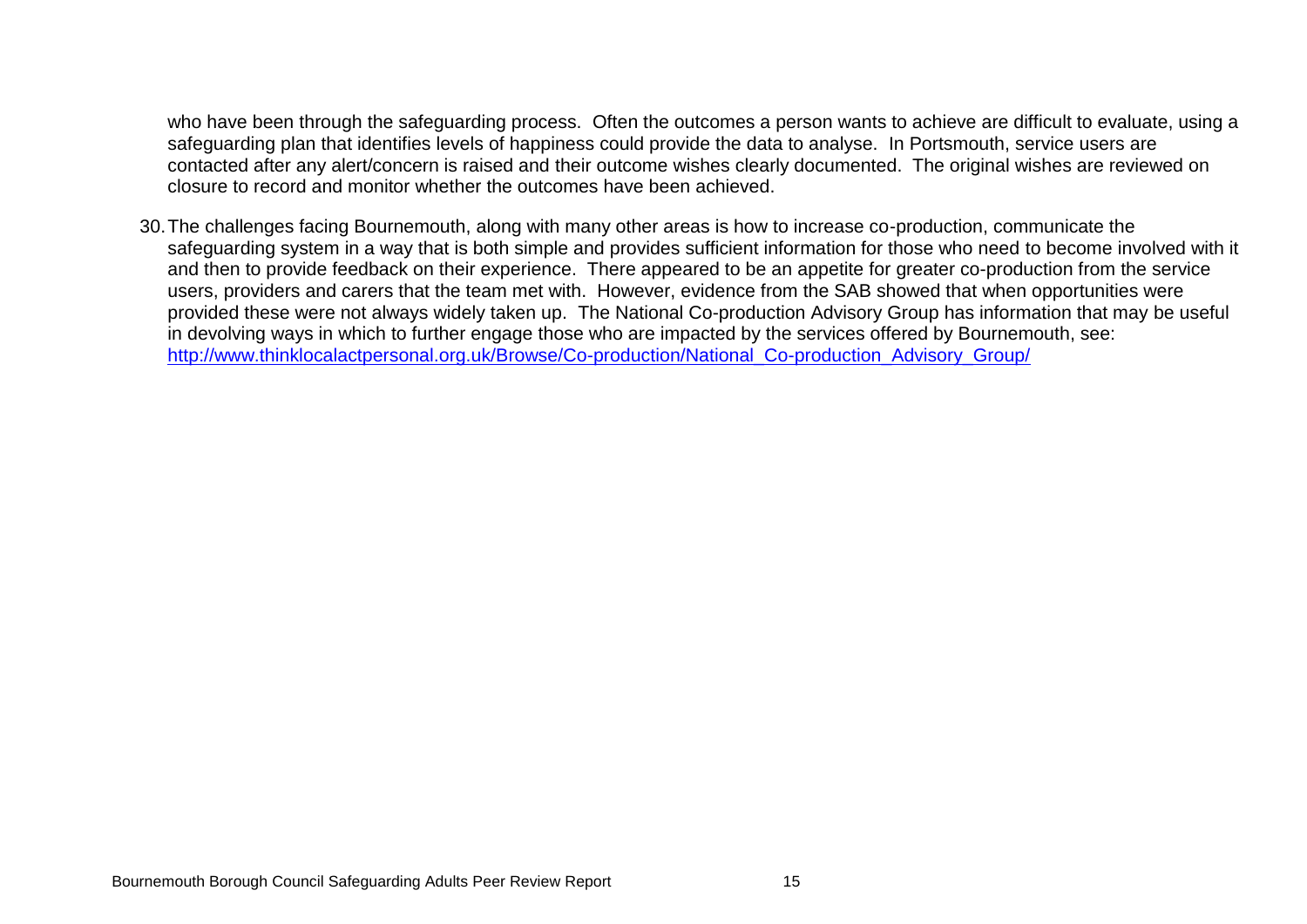## **Leadership, Strategy and Commissioning**

#### **Strengths**

- Role and leadership behaviour of Cabinet Portfolio Holder
- Role and leadership behaviour of Executive Director and Principal Social Worker
- Informed and constructive Chairing of Overview and Scrutiny
- Increased capacity in the Police Safeguarding Team with individual portfolio priorities
- Joint contract management and monitoring with NHS colleagues
- Robust strategies in commissioning for people who may been trafficked as part of the national referral mechanism pilot
- Leadership across the partnership delivers Care Act compliance

#### **Areas for consideration**

- Enable frontline contribution to commissioning intentions
- Take a consistent approach to strategic intentions across all care groups
- Review process in Care Direct to ensure appropriate and timely decision making
- Improve connections with housing, especially floating support
- Develop the relationship with Healthwatch
- Vulnerable adults, regardless of residency, must be treated equally and supported through the safeguarding process
- All departments of the Borough Council must work collaboratively to achieve personalised outcomes for all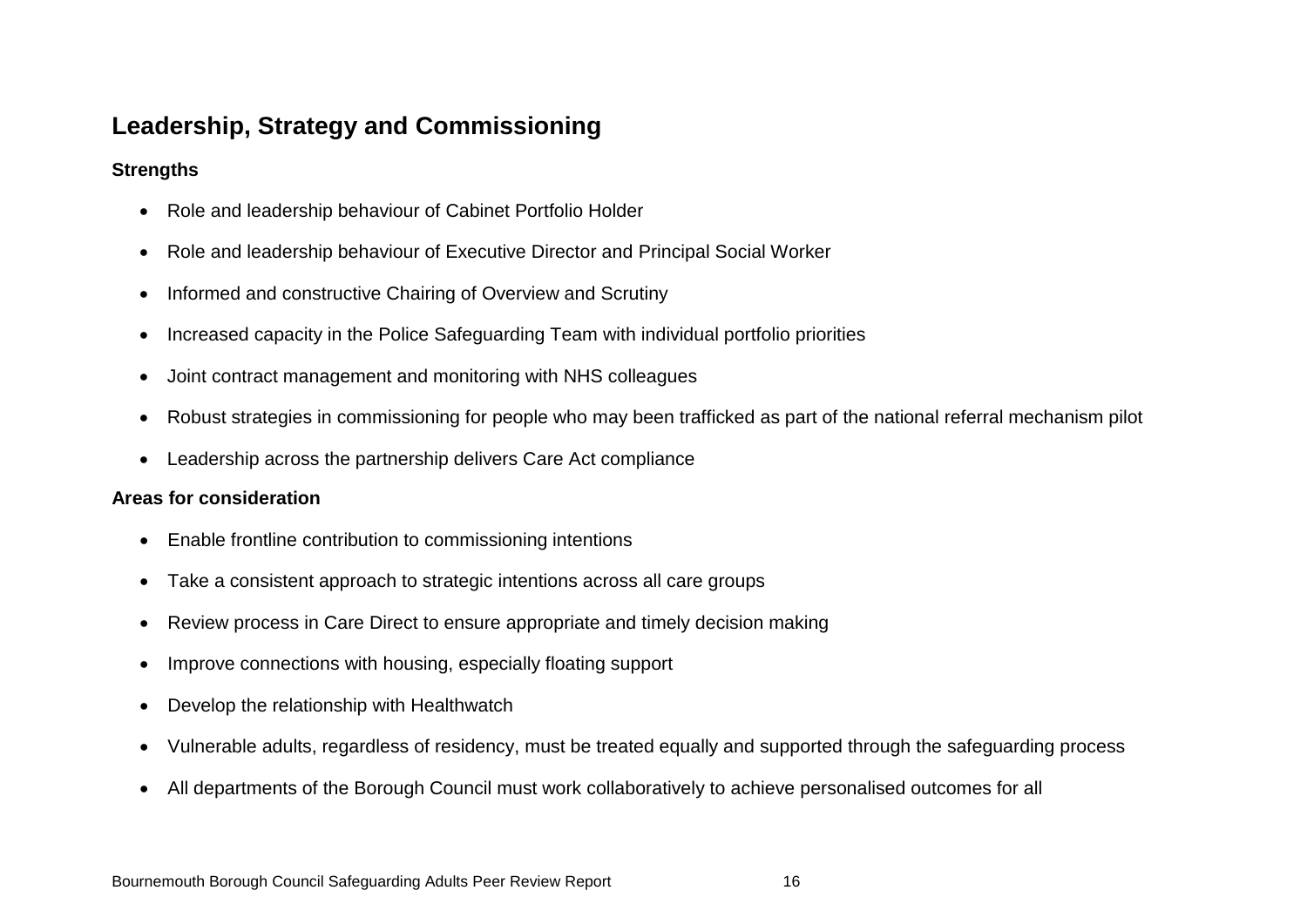- 31.From the initial presentation to the team at outset of the peer review it was clear to the team that there was strong elected member involvement in safeguarding vulnerable adults. The Portfolio Holder demonstrated a wide knowledge of the subject and communicated this with eloquence and passion. At a corporate level this commitment is seen in a 2% precept being raised to help support service delivery.
- 32.The team received evidence from staff at all levels and from colleagues across the partnership of the strong leadership provided by senior BBC officers. It was clear that the Executive Director took time to engage with staff on a personal level; staff reported that this was appreciated and contributed to the effective communication, through all levels of the organisation, that safeguarding was everybody's business. The PSW was seen to take a pragmatic role in ensuring that policies and procedures were implemented, building relationships across agencies and ensuring obstacles to joint working were overcome.
- 33.It was reported to the team that there had been a notable change in the leadership of Overview and Scrutiny. Evidence from the minutes showed that there had been a change in the panel's structure and that more robust and constructive challenge was being given. The process of due diligence had been increased with more frequent meetings and ensuring that items had been fully dealt with before moving on.
- 34.The police recognised that they needed to increase their involvement in the safeguarding agenda and have taken action over the last year to develop the strength of the resource they have available. There are now senior officers with individual policy area responsibilities and these individuals are building relationships with other partners. There is also an increased willingness to undertake more in terms of strategic joint working through the SAB and in ensuring effective operational relationships.
- 35.Relationships with health are well developed with joint contract monitoring and management in place. The team saw evidence of information being shared and where concerns were identified joint action was then taken. Providers were supported and where this did not promote sufficient improvement jointly agreed solutions were implemented.
- 36.The partnership has developed clear and strong strategies in commissioning for people who may have been trafficked; this was undertaken as part of the national referral mechanism pilot. The team believes that there is an opportunity to promote this work more widely and the partnership should consider where this work could be presented.
- 37.From the evidence that the team saw, their conclusion was that BBC was Care Act compliant. There was robust leadership across the partnership and people understood the strategic priorities. It was clear to the team that service user wishes and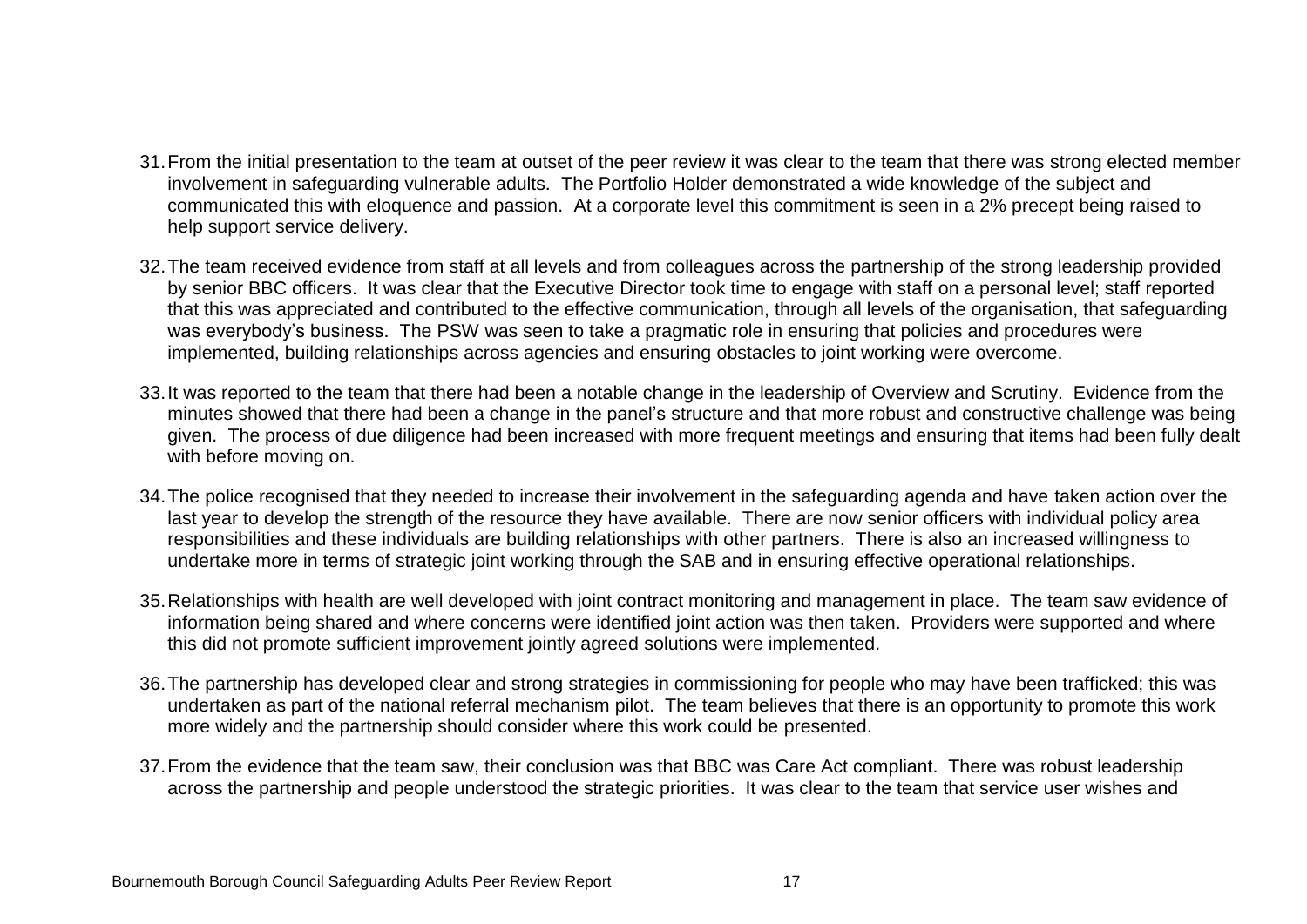contact with them, was a key part of any intervention undertaken. A view expressed by some of the practitioners that the team spoke with was that the Care Act had freed them up to work as they had been trained to do and "*not just follow all the processes*".

- 38.Frontline staff that team spoke with expressed an interest in becoming more involved in the commissioning process, so that they could better express what they saw as beneficial options for the service users with whom they worked. There is an opportunity to support co-production, particularly if staff could work with service users on specific issues.
- 39.Evidence from providers and staff in Care Direct indicated that in some cases there was a delay in decisions being made. It was recognised by practitioners that generally the decisions were seen to have been appropriate and the concern raised was in the hand-off and whether the response could be swifter. The team was aware that BBC was addressing how assessments were made and recorded; currently staff have to look for information on a different system and this layered approach may be contributing to the delay.
- 40.In the team's view, connections with housing, especially floating support could be improved. There is an opportunity for those involved in floating support to spend time out with frontline practitioners to gain a fuller and more person centred understanding of each other's roles. This could be built into a wider programme of shadowing and joint working.
- 41.The team noted that discussions were already underway with Healthwatch to consider how to improve the gathering of service user voice and perceptions. BBC may wish to consider if Healthwatch's involvement could be broadened further to include participation at the SAB and also offer observations at an operational and commissioning level. The team recognised that Healthwatch observations may not fully represent all the various needs of Bournemouth residents and their views will need to be considered alongside other sources of user information.
- 42.There is a challenge for all councils to ensure that staff across departments understand their role in safeguarding vulnerable adults, regardless of any competing operational priorities. The team recognised the work already undertaken to ensure that safeguarding is everybody's business. This is an on-going commitment to remind staff and keep the message foremost in people's minds. The partnership has strong policies and robust relationships to enable these to be implemented so that personalised outcomes are delivered for everyone in Bournemouth who needs them.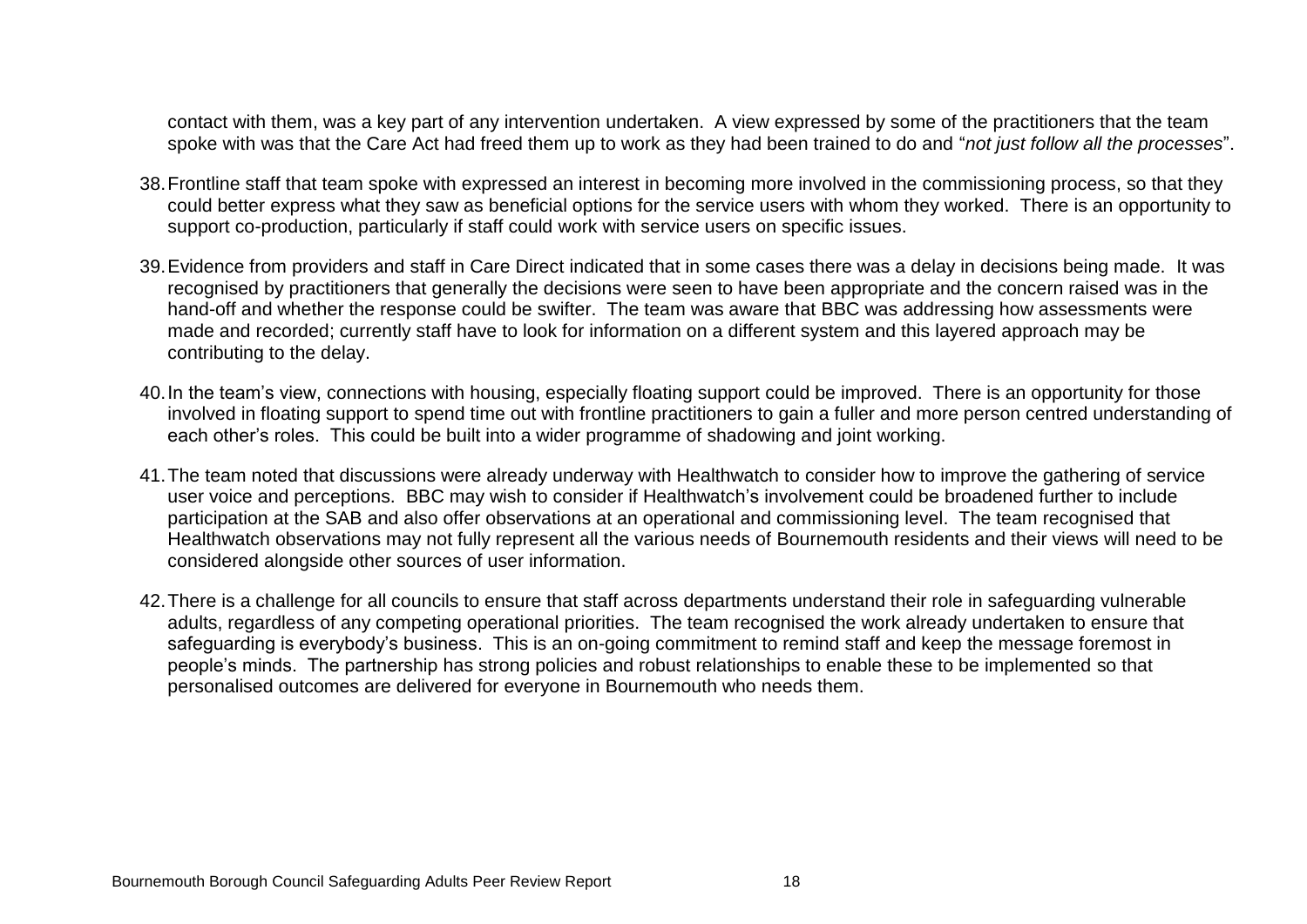## **Service Delivery, Effective Practice, Performance and Resource Management**

#### **Strengths**

- Having a dedicated Statutory Services Team
- Positive reporting of OT interventions
- Good frontline working relationships with partner agencies
- Section 42 enquiry meetings well led and usually timely
- Responsive frontline service
- Low turnover of staff providing a stable workforce and continuity for service users
- Good peer support within teams
- Recognition of need in adult social care by Members' investment since 2013 and ongoing resources
- Data confirms that safeguarding referrals are appropriately being managed

#### **Areas for consideration**

- Enable access to localities by Care Direct
- Reduce layers of IT to enable efficient and effective transfer of care information
- Have confidence in the data and reduce the range collected
- Review the process for closing down referrals when risks remain
- Reinstate a one page safeguarding plan that draws the key pieces of information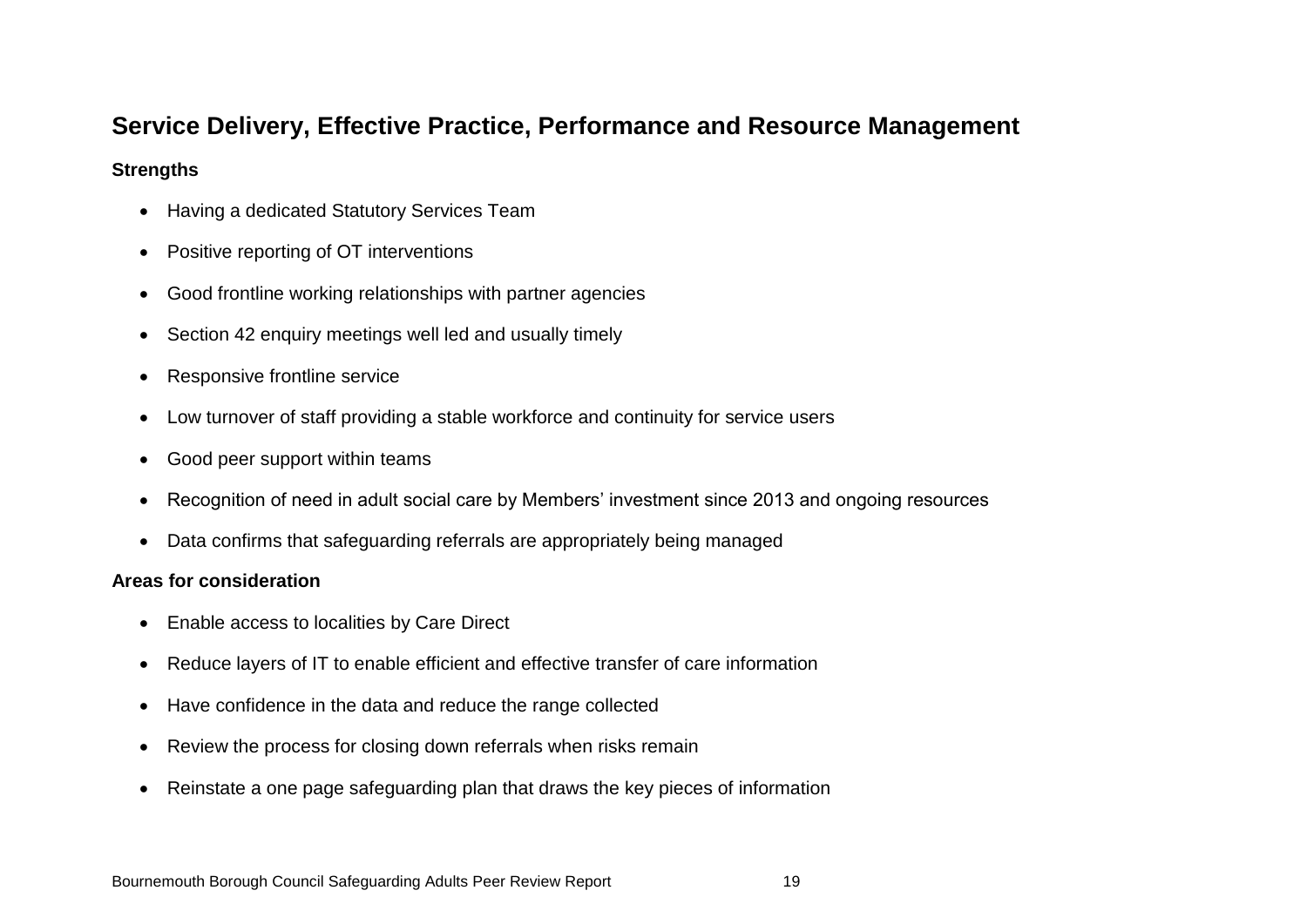- Improve communication to referrers on receipt and outcomes of Section 42 enquiries
- Recognition that the demographics will put pressure on the resources of the Council and all partners
- 43.The evidence from practitioners was that creation of the Statutory Services Team (SST) was seen as positive. The SST was able to respond quickly to requests for support and individual members of the SST were seen to be approachable. The SST was regarded as being well led and appropriately focussed.
- 44.The team was impressed with the positive view of Occupational Therapists (OT), with carers and service users reporting the beneficial outcomes of their interventions. OTs were able to meet with clients relatively quickly (average waiting time for an OT appointment in other parts of the country is 45 weeks) and undertake a course of individually specified treatment that enabled them to use their creativity for the benefit of the client. In appropriate cases OTs worked alongside social work professionals to devise a joint assessment rather than focus solely on health cases and this was seen to be a positive model. In the team's experience this is not the case in other areas and BBC should continue with their approach to OTs and consider whether learning could be shared with other professional groups.
- 45.Evidence from partners was that frontline social work staff were seen to be responsive and ready to engage with colleagues in other organisations. The team experienced staff as being involved in the process of safeguarding, motivated and passionate about providing a good service for the people of Bournemouth.
- 46.It was clear that BBC have worked hard to create a stable workforce. Carers and service users reported positively that they often had the same social worker for a long period of time, which enabled them to build up a meaningful relationship built on trust and understanding of the individual's needs. They also recounted their experiences of other local authorities where this had not been the case. The stability of the workforce also meant that relationships could be developed with staff in other agencies so that an understanding of how procedures worked in practice was developed and worked well. Staff reported that they were supported in their work and that this included support from their peers and managers.
- 47.The team saw evidence that elected members had recognised the need to allocate resources and financial support for adult social care. These resources appear to have been well managed and staff have been appropriately developed to provide the current level of service. The resources available will need to be constantly reassessed to take into account the growing demographic demands of a population that is aging. The team heard evidence of the links with Bournemouth University and the work they are undertaking to model the cost implications of future adult social care demands. These relationships place BBC in a strong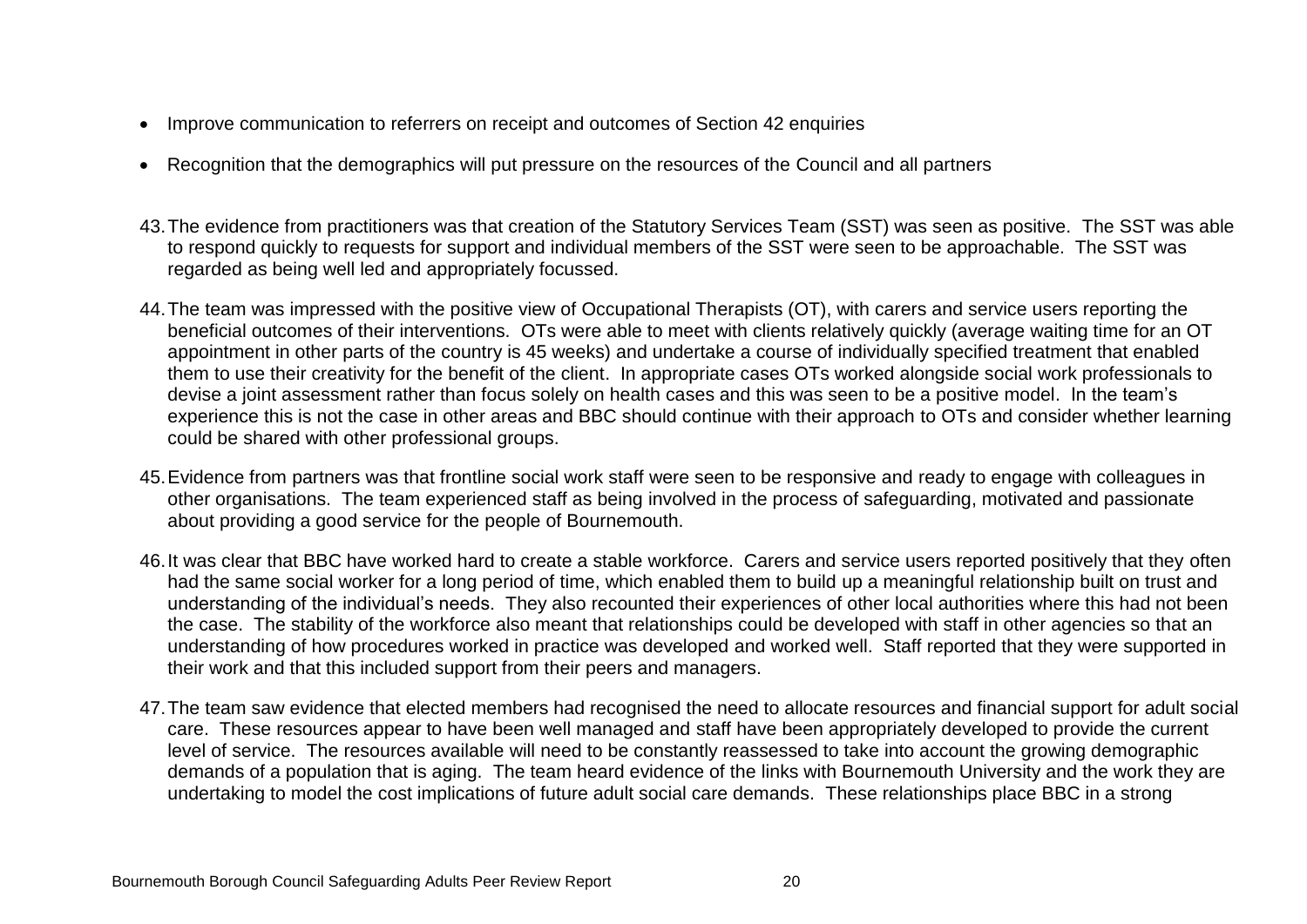position to consider forward planning of provision at a partnership level and understand the associated resource implications and how these will be met.

- 48.The evidence for the files and the staff met was that section 42 enquiries were generally well led and conducted in a timely manner. Staff responded quickly and information was brought together efficiently. However, there was evidence from some practitioners that they were not always informed of the outcome of the enquiries that they submitted. The team recognised that staff were aware of the need to respond to new enquiries and this was where their attention was focussed. More could be done to keep referrers up to date with how their enquiry is progressing through the system and particularly when an enquiry is closed, as referrers were keen to know if they had a further role to play and what might be required of them.
- 49.Data confirms that safeguarding referrals are appropriately being managed. From the information that the team received it appeared that approximately 28% of referrals and alerts that were accepted were then taken through the safeguarding process. This indicates that the approach taken in Bournemouth ensures that an appropriate level of risk and case management is being undertaken to bring cases into the system.
- 50.Some of the Care Direct (CD) staff that the team met said that they could only get access to locality teams via email. These staff expressed a desire to get more direct communication, by telephone, so that they could speed up how they obtained relevant information and therefore process client enquiries more efficiently and in a more personally focussed way. A suggestion from CD staff was that more direct contact with qualified social workers at the front line would be beneficial in helping inform decisions and access the necessary recording systems. Another suggestion was that if CD staff were trained to a higher level this could increase the decisions they were able to make. However, any increase in decision making would need to be fully risk assessed.
- 51.The team noted the large amount of data that was collected by BBC. This may be because information is relatively easy to collect due to the size of the authority and the good relationships that have been developed, which enables pertinent questions to be asked and responses readily given. An area to consider is whether all the data collection is necessary. There is an opportunity to ask the questions; where is the resource to analyse and investigate further best invested and what is the most relevant information that continues the drive for ongoing improvement? A refocussing on what is needed to demonstrate the outcomes that have been identified may help to rationalise the investment made in data collection and reporting.
- 52.Frontline staff told the team that they would value having a document that would give an overview of a service user's safeguarding plan, summarising the issues and the information that had been obtained. Although the reinstating of a 'Plan on a Page' would create an additional document to be completed, staff recognised the benefit of being able to see an individual's requirements and the actions being undertaken to meet these set out in one place. BBC recognised that this would be relatively easy to introduce,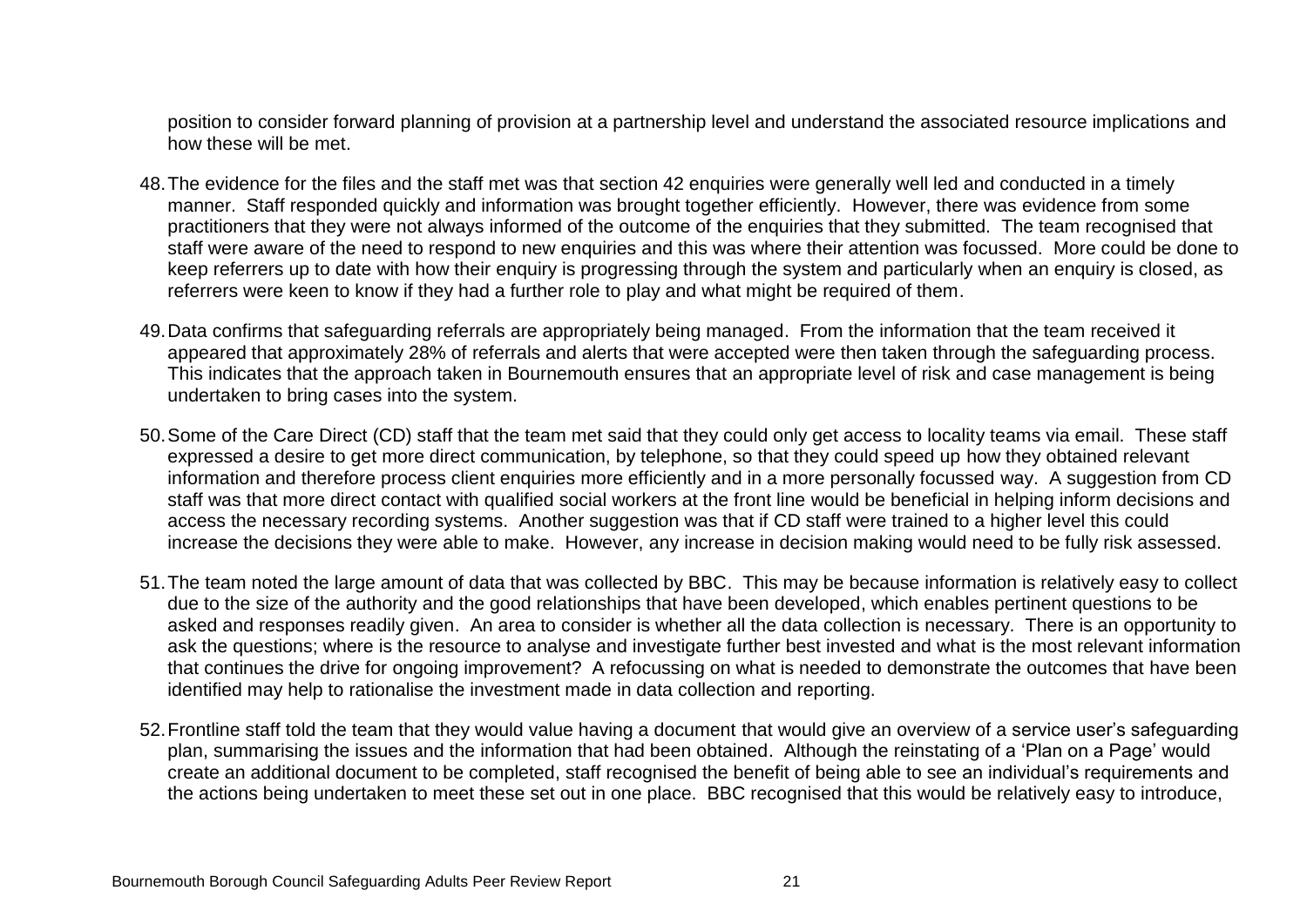as well as the benefits this would offer in terms of information sharing when case meetings were convened. The case file audit showed that information was contained in several different places within the file. An overview document would greatly streamline this process and provide consistency in where case file information is held.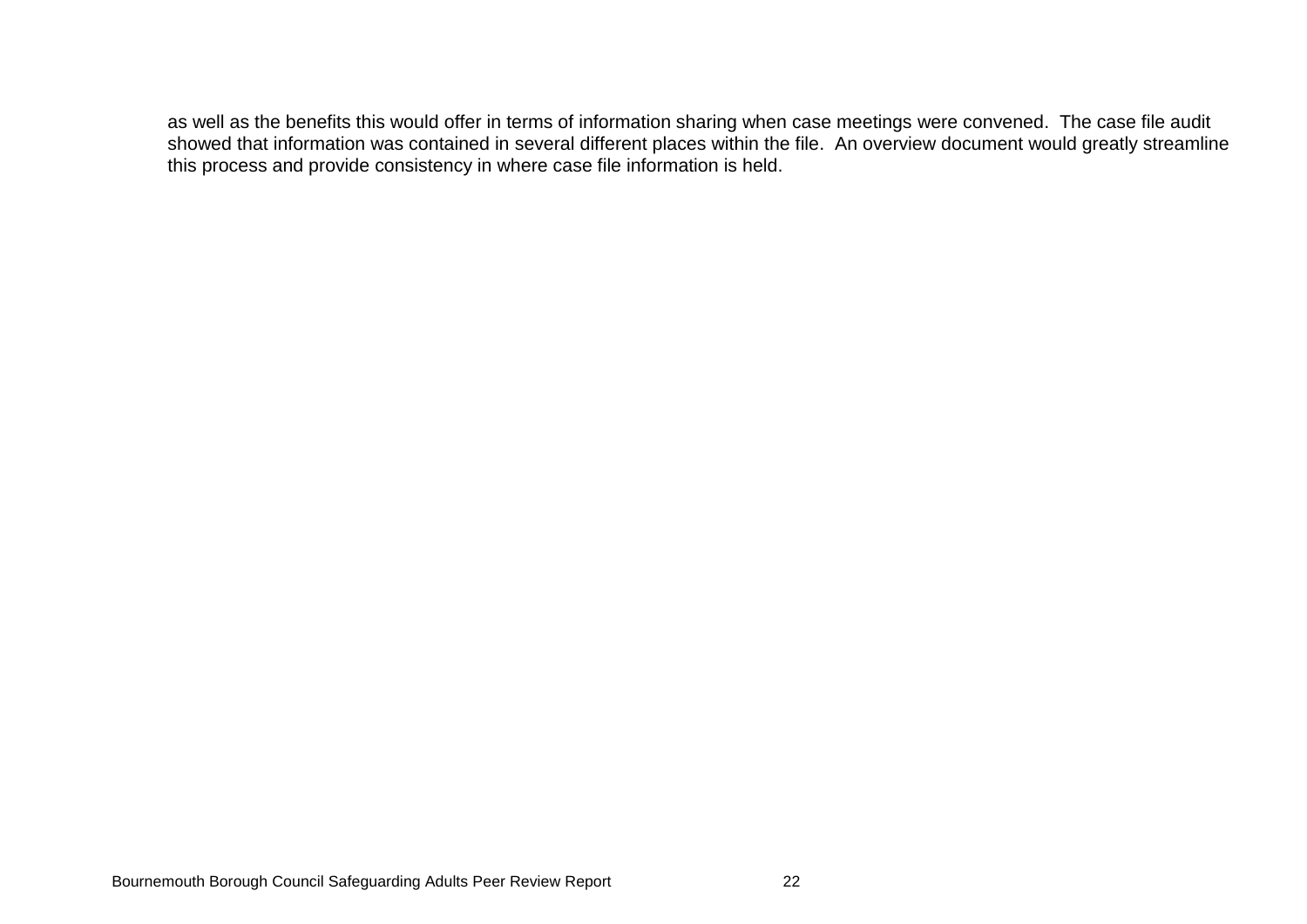## **Safeguarding Adults Board**

#### **Strengths**

- Partnership is mature, experienced and collaborative
- Balance between co-operation and challenge
- Strength of policy and procedures sub group
- Effective use of Quality Assurance sub group to affect change
- "Line of sight" using case studies is valued by SAB
- Evidence of commitment and step change from partners
- Financial support from key partners
- Positive opportunities arising from working across the two authorities
- Developing links with Children's Boards

#### **Areas for Consideration**

- Clarify the relationship(s) between Safeguarding Board, Health and Wellbeing Board and Criminal Justice and Community Safety Board.
- Address skills gap (NHS) of Nominated Enquirer
- Request CQC to raise their contribution to SAB
- Explore alternative ways of engaging carers and services users and hearing their voices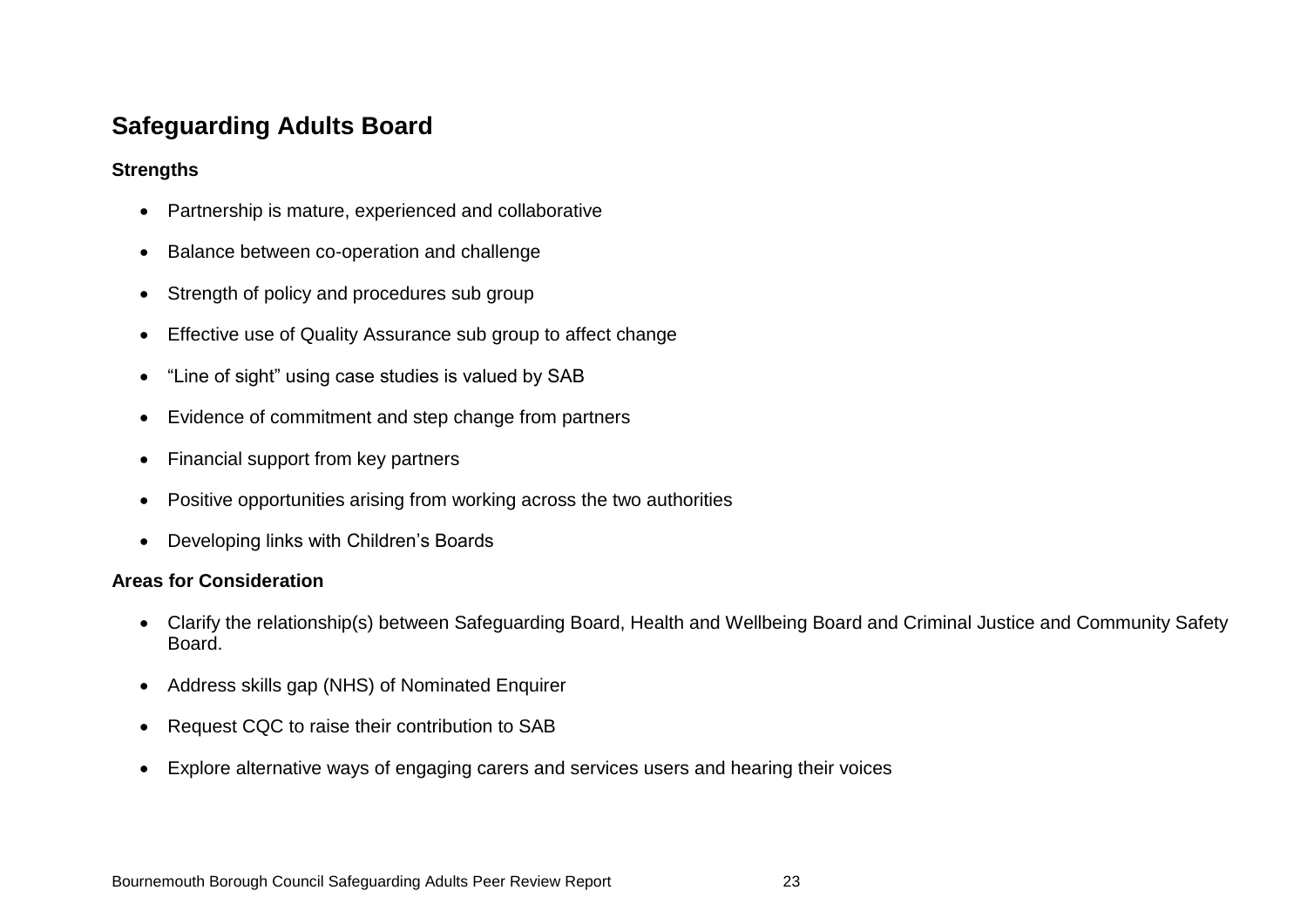- Seek evidence that training is effective and learning is embedded
- 53.From the evidence seen in the minutes, the people that the team met and observation of a Board meeting, it was clear that significant progress had been made with the Safeguarding Adults Board (SAB). Partners described the SAB as being made up of a cohesive group of senior officers who knew each other well, had a deep understanding of safeguarding vulnerable adults and who were not afraid to challenge each other to prompt even greater improvements. The team saw challenge being offered in a respectful and informed way, which was received and acknowledged with a commitment to undertake action on the points raised. When challenge was received explanations and reasons were offered as a way of providing information and not in a defensive or blocking manner. This demonstrated a sophistication and experience in the partnership. The team recognised the complexities of working across both Bournemouth and Poole and that partners were accomplished in working effectively with these.
- 54.The SAB has strong sub-groups that appear to be working well. In particular the Policy and Procedures sub-group and the Quality Assurance sub-group have been able to affect real change. Policies are now sharper and more easy to use and the staff whom the team spoke with reported that they were relatively easy to follow. The quality assurance process has driven change with people understanding why their work is being looked at. There is a clear focus on provider quality and the team was aware that appropriate action was taken as a result of regular monitoring, which included the provision of improvement support and where necessary the application of sanctions.
- 55.The phrase "Line of sight" was used to describe to the team how the partners made sure that their considerations and decisions were grounded and were relevant to service users. The use of case study evidence was an important part of this process and gave the Board as a whole a chance to reflect on the work they were undertaking. There may be opportunities to take this further with presentations, in person or through video reports, from service users as a grounding mechanism at the start of each Board meeting. This and other approaches for engaging service users will provide very clear evidence that their voice is being heard and show how that then leads directly through to decisions on policy and strategy development.
- 56.The team was impressed with the level of financial support that was given to the Board from across the partnership and not just the statutory partners. This is not the case for all SAB's and was thought to be an enviable position that demonstrated the commitment to the Board process.
- 57.In the team's view the partnership was making the most of the close relationship between the SAB and Children's Board and this was helping young people transition into adult services. The work on capturing the voice of the child and the approach to considering the family as a whole that is taken within Children's, was also seen to be benefitting the approaches being taken when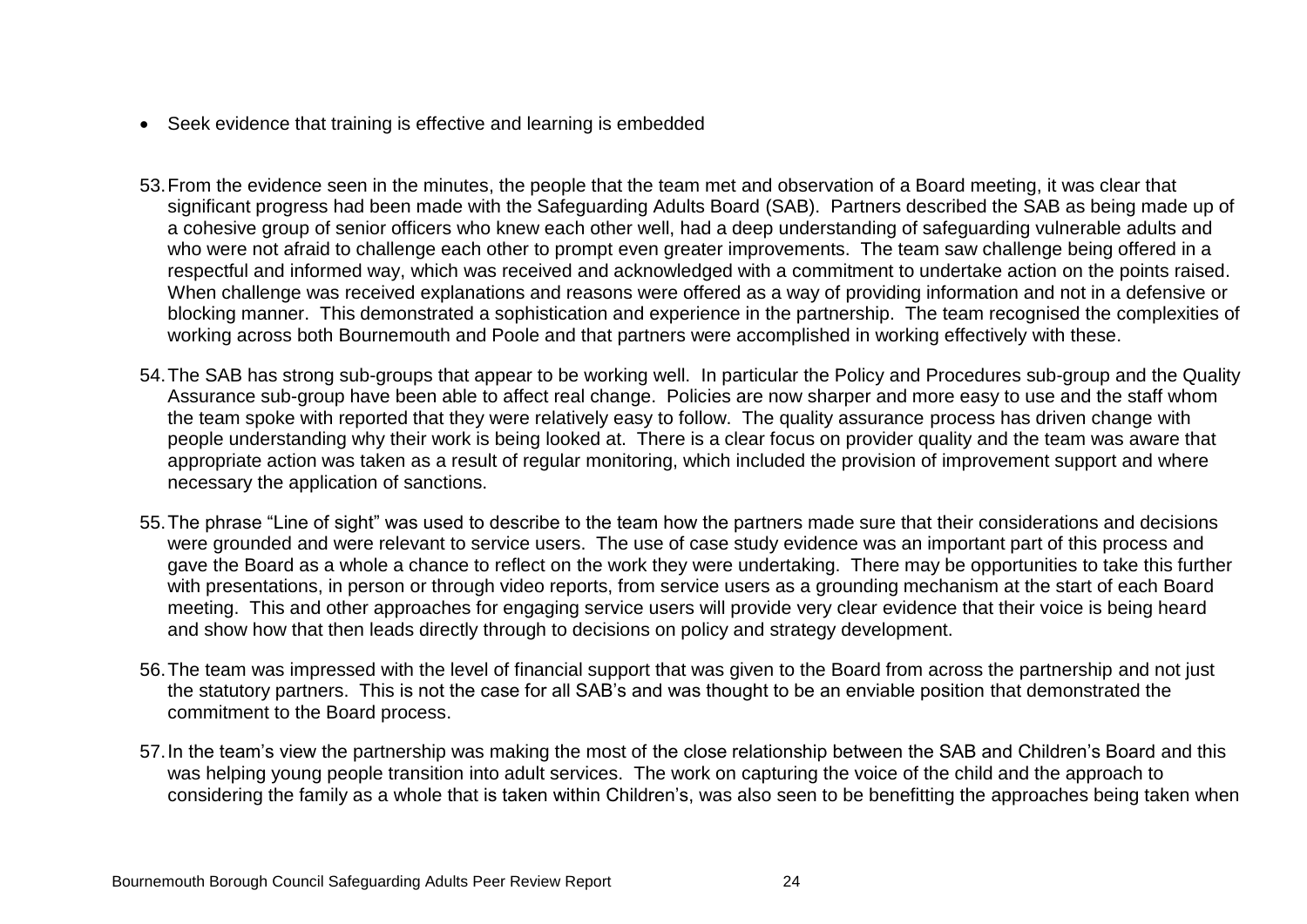working with adults. There will be more benefits to come as learning from both approaches continues to be shared through the Boards.

- 58.There is an opportunity to clarify the relationships between the SAB, the Health and Wellbeing Board and the recently established Criminal Justice Board (CJB). Some of the people that the team met with, particularly at a practitioner level, found these relationships difficult to articulate. There may be some benefit in restating which Board has responsibility for what and where these follow through into the other Boards. The Team was aware that the SAB independent chair also sat on the CJB so that there was already an established link. It may therefore be a case of maintaining an awareness of the structures through the staff briefing mechanisms, especially as the CJB had only very recently been convened and any differences between Boards may therefore have been magnified.
- 59.Health representatives told the team that there was a skills gap which was preventing them putting forward a Nominated Enquirer. This appeared to be a training requirement that once highlighted should be relatively swiftly addressed. Health partners were aware of the situation and were putting training in place to support the role. However, the team recognised that the skills to undertake enquiries and write the subsequent reports to the required standards was not necessarily easy to find and that a skills audit of existing suitable staff should be undertaken. This role will be particularly important for contributing to Serious Adult Reviews (SAR) and the Nominated Enquirer will need to be competent to operate at this level to prevent any returns of reports. The Nominated Enquirer will therefore need to be in place before a SAR is identified.
- 60.In the team's view CQC could be invited to make more of a contribution to the SAB. This should be done to enhance the Board's work with CQC working alongside partners, providing intelligence and signposting to good practice and not only reporting on activity undertaken. In Gloucestershire there are regular and frank discussions with the CQC representative leading to a greater understanding of each other's role and an enhanced problem solving relationship that helps prevent issues escalating and becoming adversarial.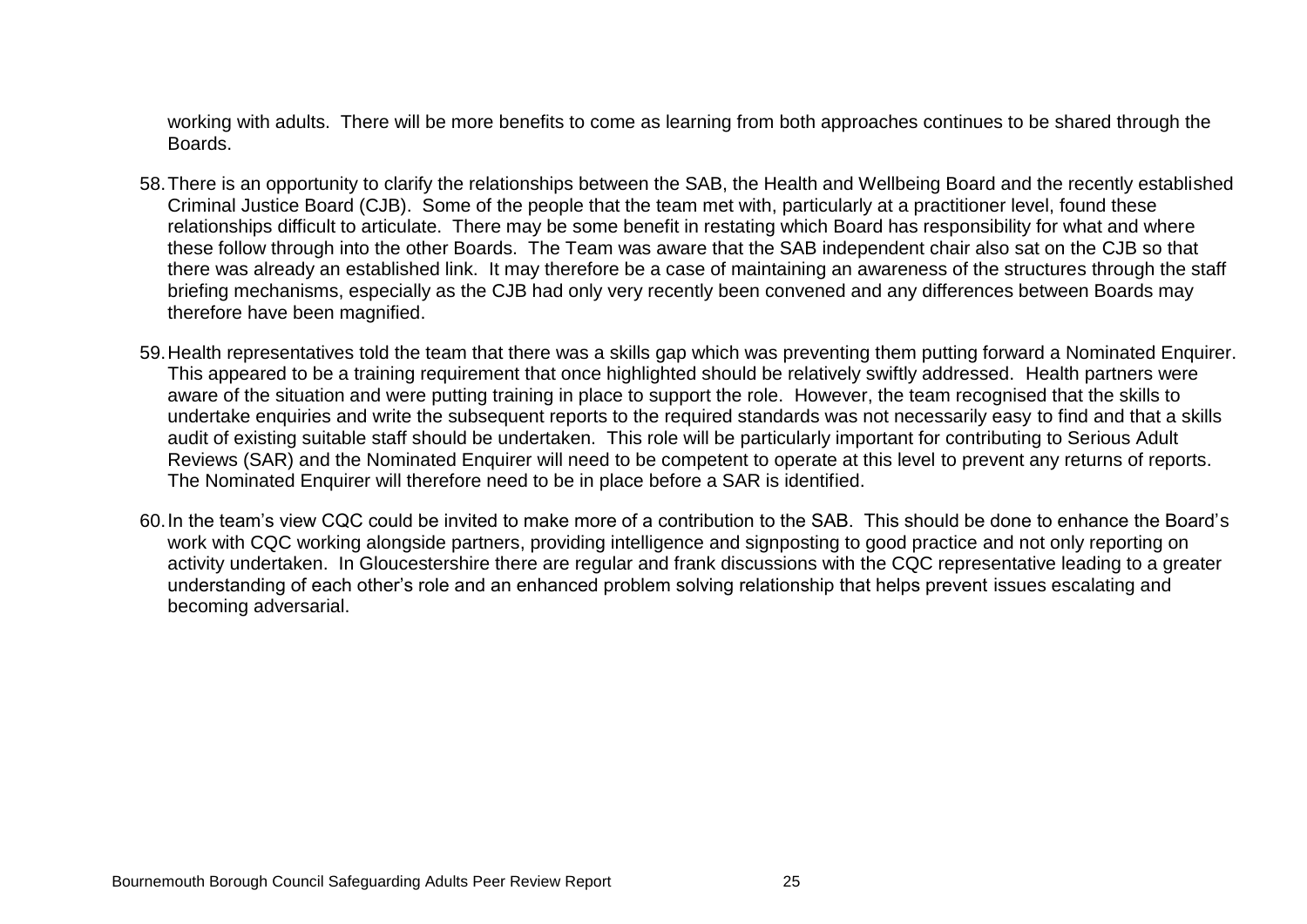## **Summary**

- Commitment of Members and Officers across the partnership to MSP is tangible
- Members understand the needs and advocate for their residents, including the ongoing dedication of resources
- Leadership is dynamic, visible and appreciated
- Partnerships are strong and getting stronger
- The service is no longer driven by process
- Generally service users and carers feel supported and safe
- The process is Care Act compliant
- The work with Bournemouth University is a valuable asset
- There is clear evidence of significant progress since the 2013 Review and of the drive to further improve services for vulnerable adults
- 61.The people that the team spoke with, from frontline practitioners to senior management and elected members, used a vocabulary when describing their work that demonstrated that they were making safeguarding personal. People were able to describe what they had done for an individual that took into account their personal circumstances and wants. Frontline staff talked about MSP and that the approach had been beneficial for them and that it enriched their work.
- 62.The elected members that the team met were clear in their role as advocates for their residents. They were passionate about making sure safeguards were being upheld and there was a programme in place to keep members informed and aware of safeguarding issues. Members had made recourses available to support the changes that have been made to create a stable workforce however; these will need to be refreshed to keep pace with the changing demands of an expanding older population.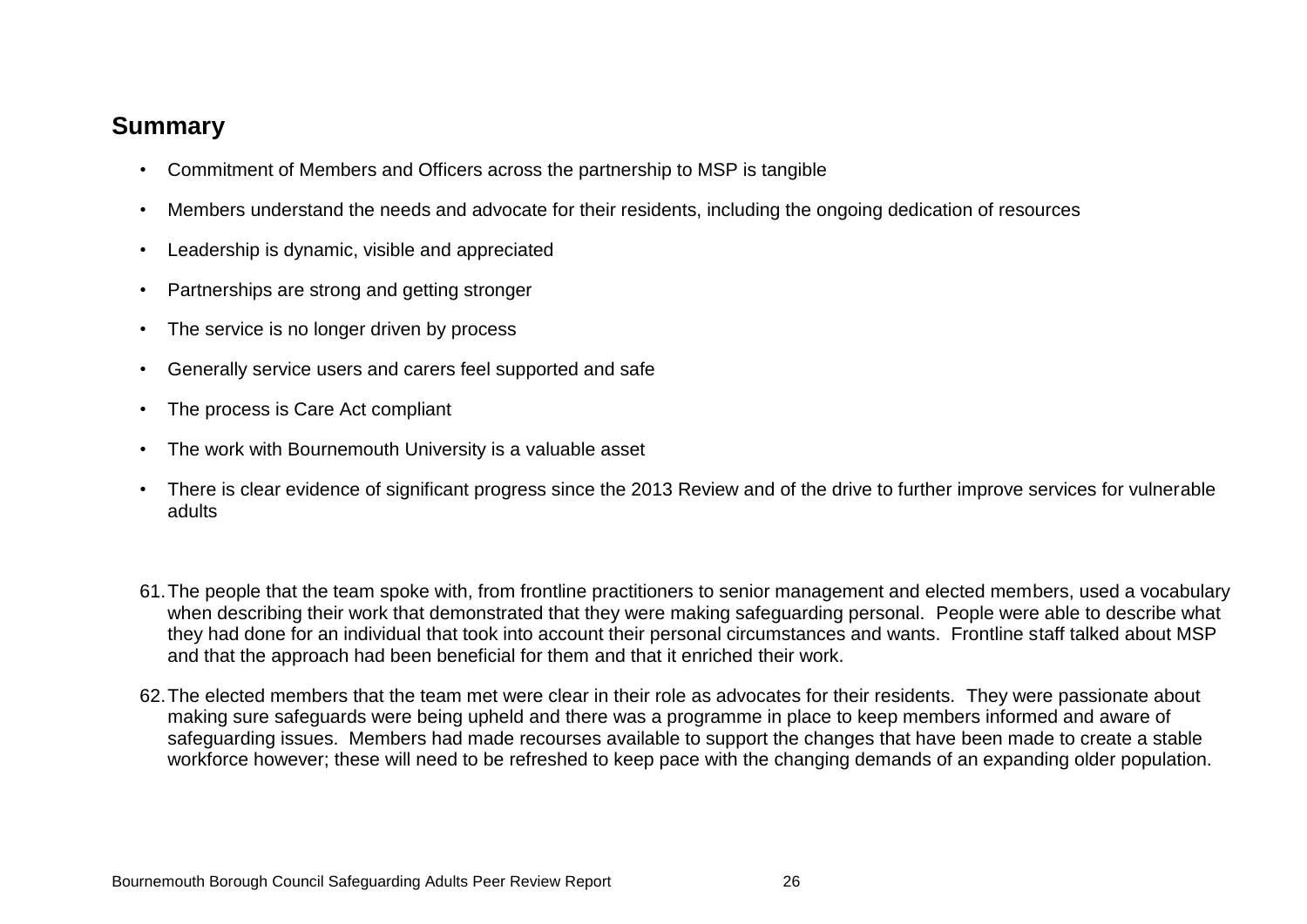- 63.The team was impressed with the leadership of the service. Staff reported that they appreciated senior managers being visible and approachable, particularly the Executive Director. There is clear direction and understanding of the issues from the senior team and this was also seen in partner organisations, including the police, which had made changes to their structures to better meet partnership arrangements and residents' needs.
- 64.The team recognised the changes in the SAB since the 2013 review. This is a mature and stimulating partnership with a clear understanding of what they are working to achieve in a complex environment. There was an awareness of the needs for the future and plans on how these could be addressed.
- 65.There was recognition from staff that policies had been significantly improved, with stream-lined documentation. Social workers reported to the team that they were now more able to focus on doing "Real social work" rather than being process driven. The request for a 'Plan on a Page' to be reintroduced demonstrated the frontline staff's on-going commitment to engaging with the process reform to provide a focus on outcomes for the services user.
- 66.The team heard positive evidence from service users about how they were treated as individuals and that practitioners treated them with "kindness". There were examples of service users saying that they now felt safe and of carers who reported that their experience in Bournemouth was more positive than it had been elsewhere. There were some concerns that information was not always fed back to those who initiated or who were involved in the safeguarding process in a way that they understood what was happing. There will always be more that could be done to keep those participating informed.
- 67.The partnership's work with Bournemouth University on the concerns for the future raised by an expanding older population was seen as valuable and thought provoking. The work and issues that were highlighted were seen as significant and have been forwarded to ADASS colleagues in the South West for their consideration and discussion at a future meeting.
- 68.In the team's view the processes that were seen were Care Act compliant. The people that the team spoke with were knowledgeable about safeguarding and reflected on this and their practice. They were able to articulate what changes were being made and why these were happening.
- 69.In conclusion, the team was convinced that significant progress had been made since the 2013 review. There is a high level of awareness that this is a continuing process and momentum is being maintained to ensure that action is being undertaken to address predicted issues. The right level of resources will need to be allocated to continue work. The partnership approach is strong with recognition that safeguarding is not one agency's responsibility but that it is everybody's business.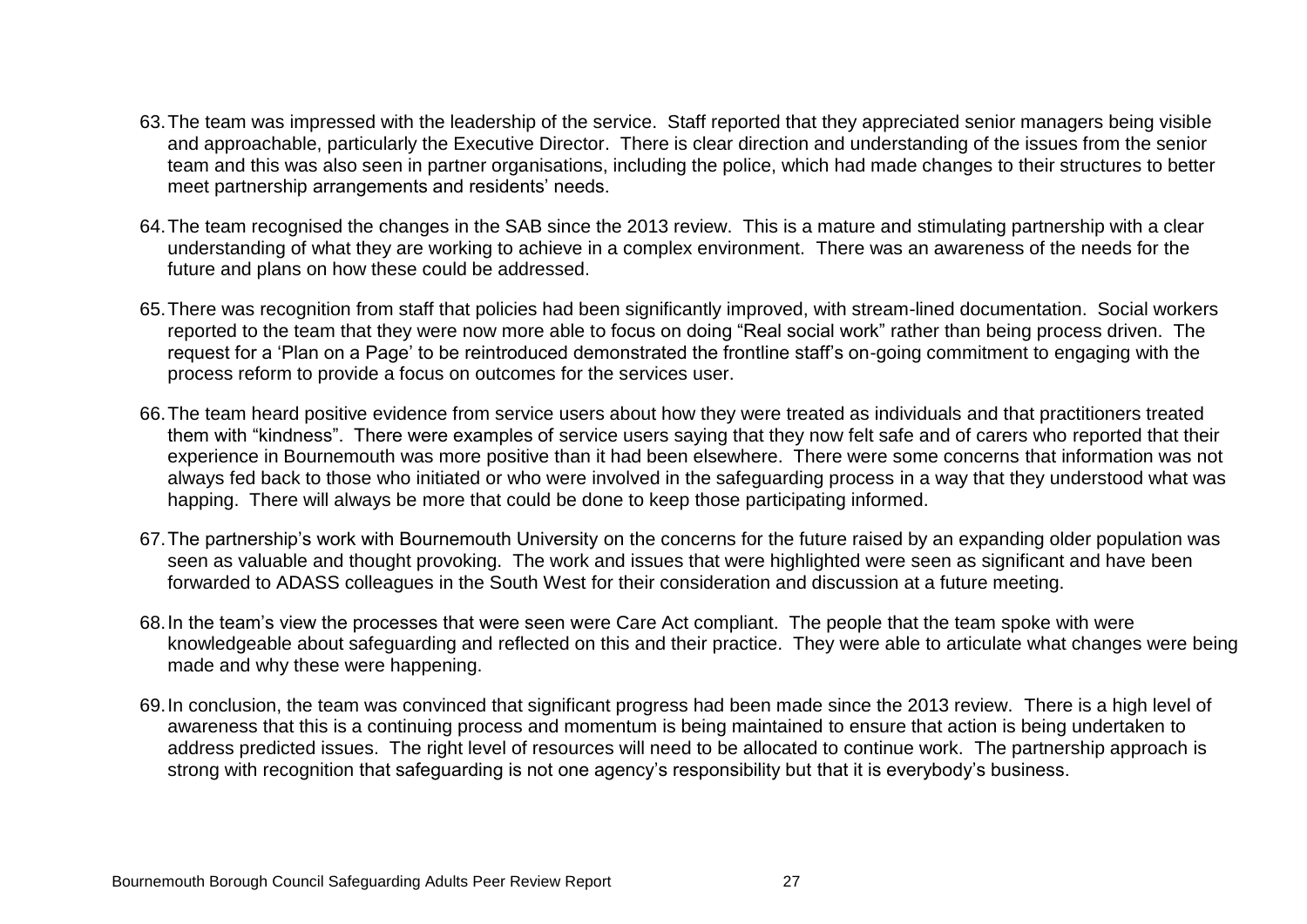## **Case File Audit**

The Case File Audit process completed in this safeguarding adults peer review follows the methodology outlined in the LGA Guidance Manual for Adult Safeguarding Peer Reviews. The cases considered represented a mix of ages and include adults with mental health problems, people with learning and physical disabilities. A total of twenty eight case records numbers were made available to the peer review team and fourteen were randomly selected, two from each category. The feedback given here is based on the files the peer review have read and seen.

#### **Strengths**

- Making Safeguarding personal is deeply embedded and working really well.
- Clear evidence of recording outcomes in a personalised way, this was recorded clearly when the outcomes had been achieved.
- Evident that partner agencies work well together, good attendance and support at strategy meetings.
- Good use of both the IMCA and Care Act Advocacy during safeguarding processes.

#### **Areas for Consideration**

- Section 42 enquiries there is a need to get back to partners with information more quickly
- The Safeguarding Adults plan reinstated; this could support workers and ensure all information is stored in one place.
- Organisational abuse, need the data to analyse and manage whole service investigations.
- Hospital safeguarding could be improved with a deeper focus on outcomes and personalisation.

#### **Narrative Response**

Of the 14 cases we audited six people had a learning disability, two people had mental health problems, two people had physical disabilities , one person was working age adult and three were older people.

- One person was not known to services
- Five of those people were living at home
- Six people were living in residential establishments
- Four people were in hospital at the time of investigation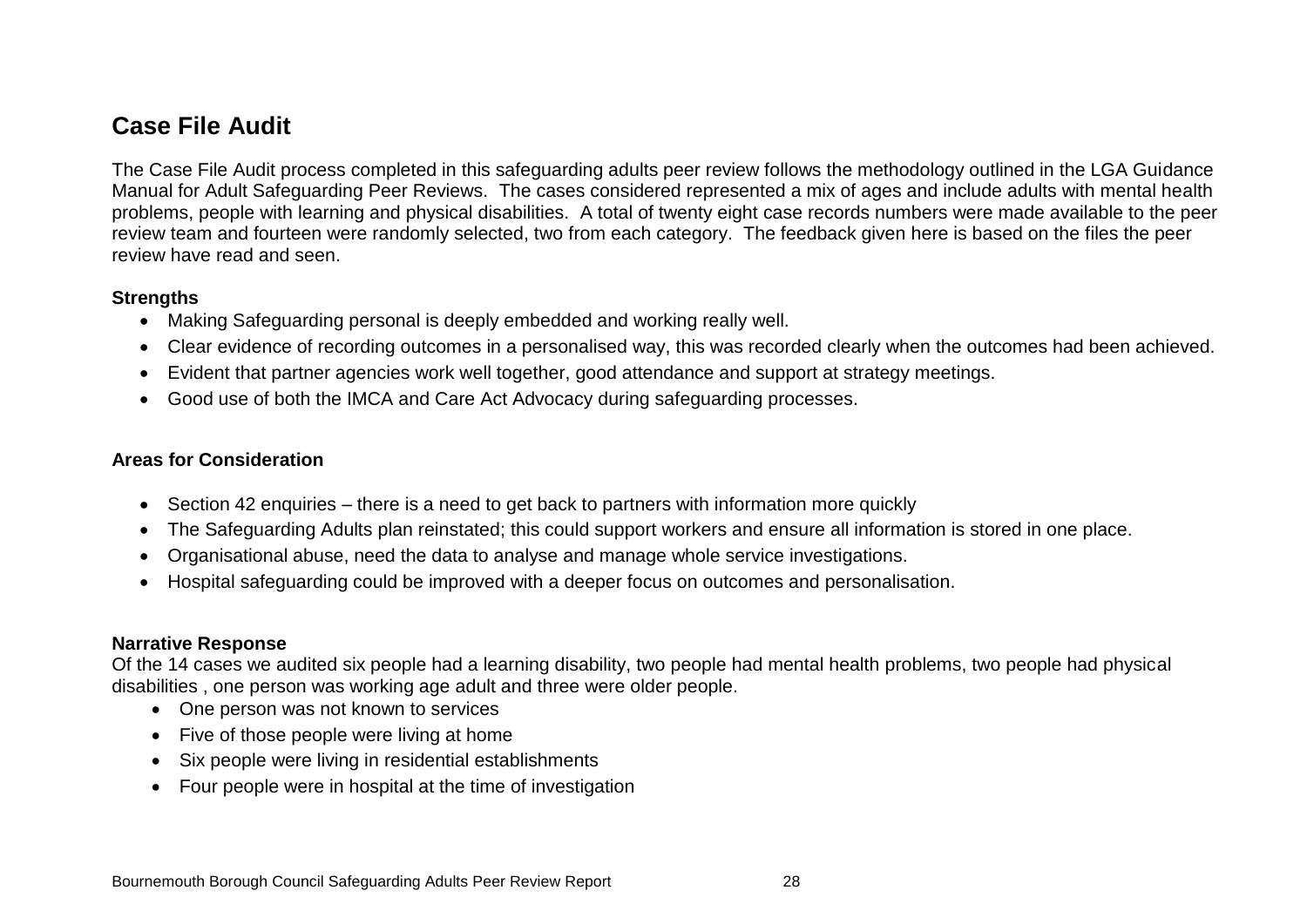- Two people had personal assistants
- Two people were adults with children in the household
- Four people had been referred through domestic abuse services, hate crime or other community routes.

All the cases managed by the locality teams were thoroughly written up and although information was difficult to find it was available. There was a very clear outcome gained at the start of the safeguarding process which was continuingly reviewed throughout the safeguarding process. One of the hospital cases did not include the consultation of either the person involved or a family member until the investigation had been completed.

The use of advocates was fully explored with the locality teams was clearly evidenced, this could be extended to the hospital teams. The reinstatement of the safeguarding plan would resolve some of the time taken to find information on a safeguarding case; this currently is a risk on ensuring the most up to date information is available.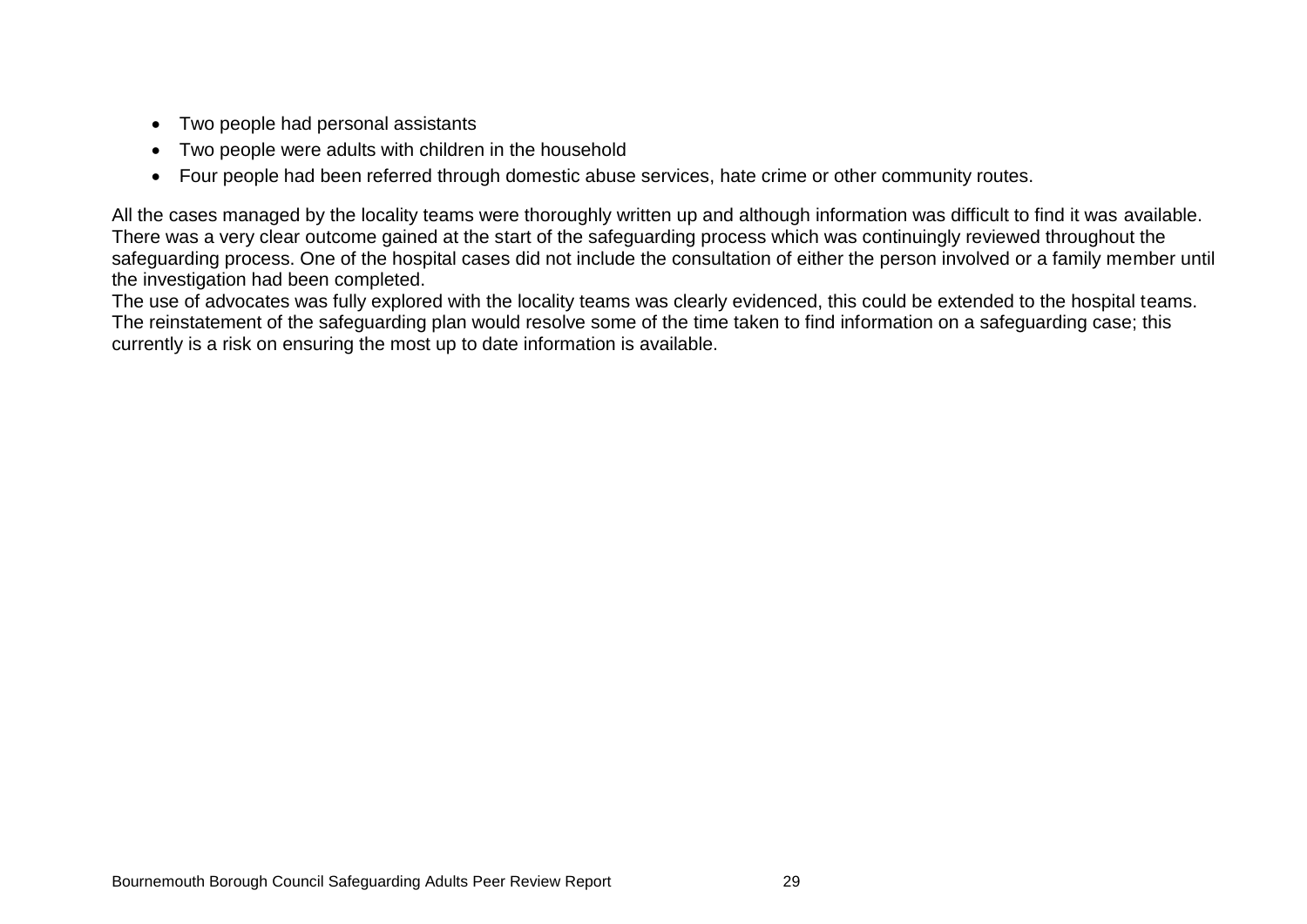## **Safeguarding Adults resources**

**1. LGA Adult Safeguarding resources web page**

[http://www.local.gov.uk/web/guest/search/-/journal\\_content/56/10180/3877757/ARTICLE](http://www.local.gov.uk/web/guest/search/-/journal_content/56/10180/3877757/ARTICLE)

**2. Safeguarding Adults Board resources** including the Independent Chairs Network, Governance arrangements of SABs and a framework to support improving effectiveness of SABs [http://www.local.gov.uk/web/guest/search/-/journal\\_content/56/10180/5650175/ARTICLE](http://www.local.gov.uk/web/guest/search/-/journal_content/56/10180/5650175/ARTICLE)

**3. LGA Adult Safeguarding Knowledge Hub Community of Practice** – contains relevant documents and discussion threads <https://knowledgehub.local.gov.uk/home>

#### **4. LGA Report on Learning from Adult Safeguarding Peer Review**

[http://www.local.gov.uk/web/guest/search/-/journal\\_content/56/10180/4036117/ARTICLE](http://www.local.gov.uk/web/guest/search/-/journal_content/56/10180/4036117/ARTICLE)

#### **5. Making links between adult safeguarding and domestic abuse** [http://www.local.gov.uk/web/guest/search/-/journal\\_content/56/10180/3973526/ARTICLE](http://www.local.gov.uk/web/guest/search/-/journal_content/56/10180/3973526/ARTICLE)

6. **Making Safeguarding Personal Guide 2014** – the guide is intended to support councils and their partners to develop outcomesfocused, person-centred safeguarding practice.

[http://www.local.gov.uk/web/guest/publications/-/journal\\_content/56/10180/6098641/PUBLICATION](http://www.local.gov.uk/web/guest/publications/-/journal_content/56/10180/6098641/PUBLICATION)

7. **Social Care Institute for Excellence (SCIE)** website pages on safeguarding. <http://www.scie.org.uk/adults/safeguarding/index.asp>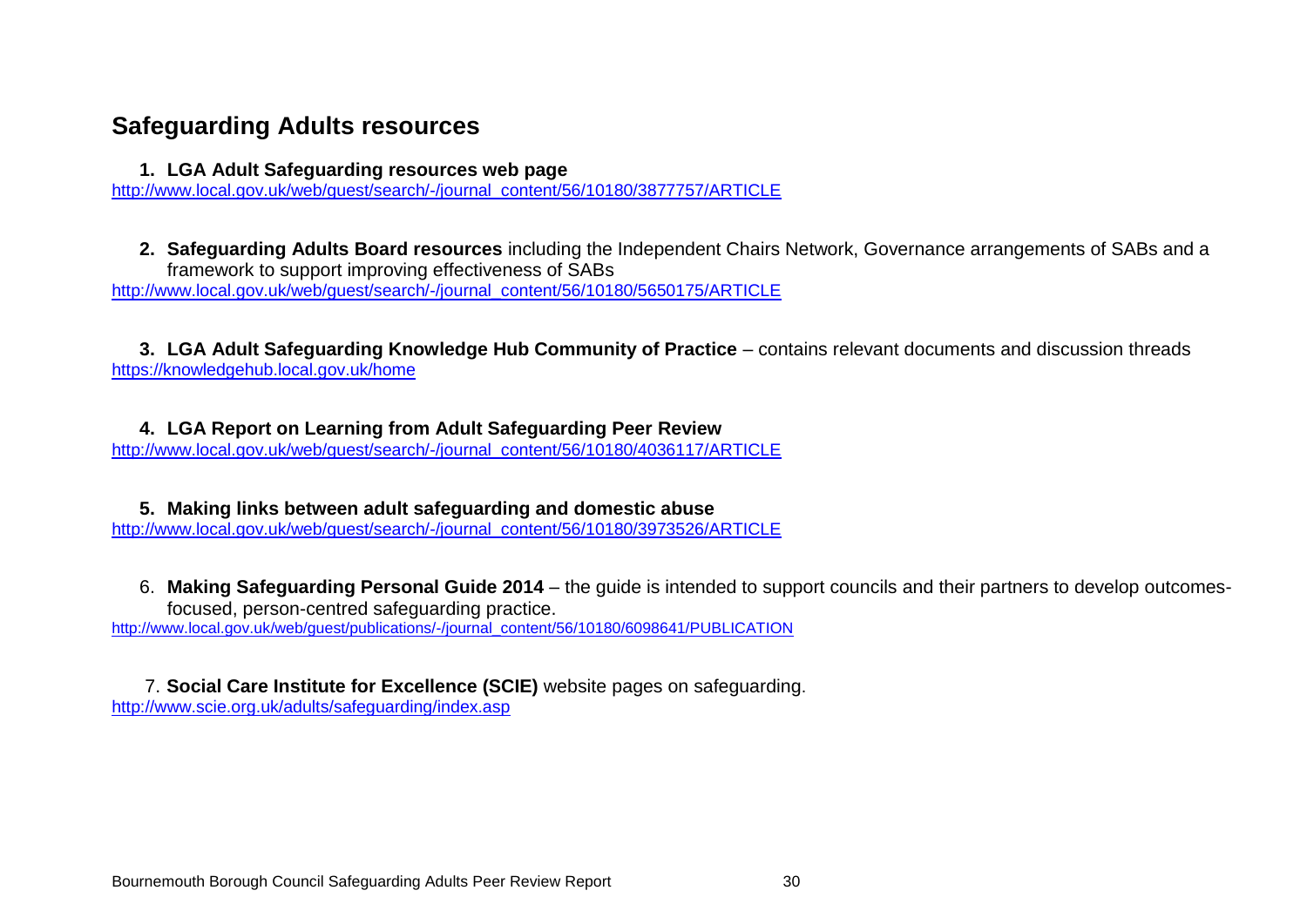## **Contact details**

For more information about the Adult Safeguarding Peer Review at Bournemouth Borough Council please contact:

**Marcus Coulson** Programme Manager – Adults Peer Challenges **Local Government Association** Email: [marcus.coulson@local.gov.uk](mailto:marcus.coulson@local.gov.uk) Tel: 07766 252 853

For more information on adults peer challenges and peer reviews and the work of the Local Government Association please see our website [http://www.local.gov.uk/peer-challenges/-/journal\\_content/56/10180/3511083/ARTICLE](http://www.local.gov.uk/peer-challenges/-/journal_content/56/10180/3511083/ARTICLE)